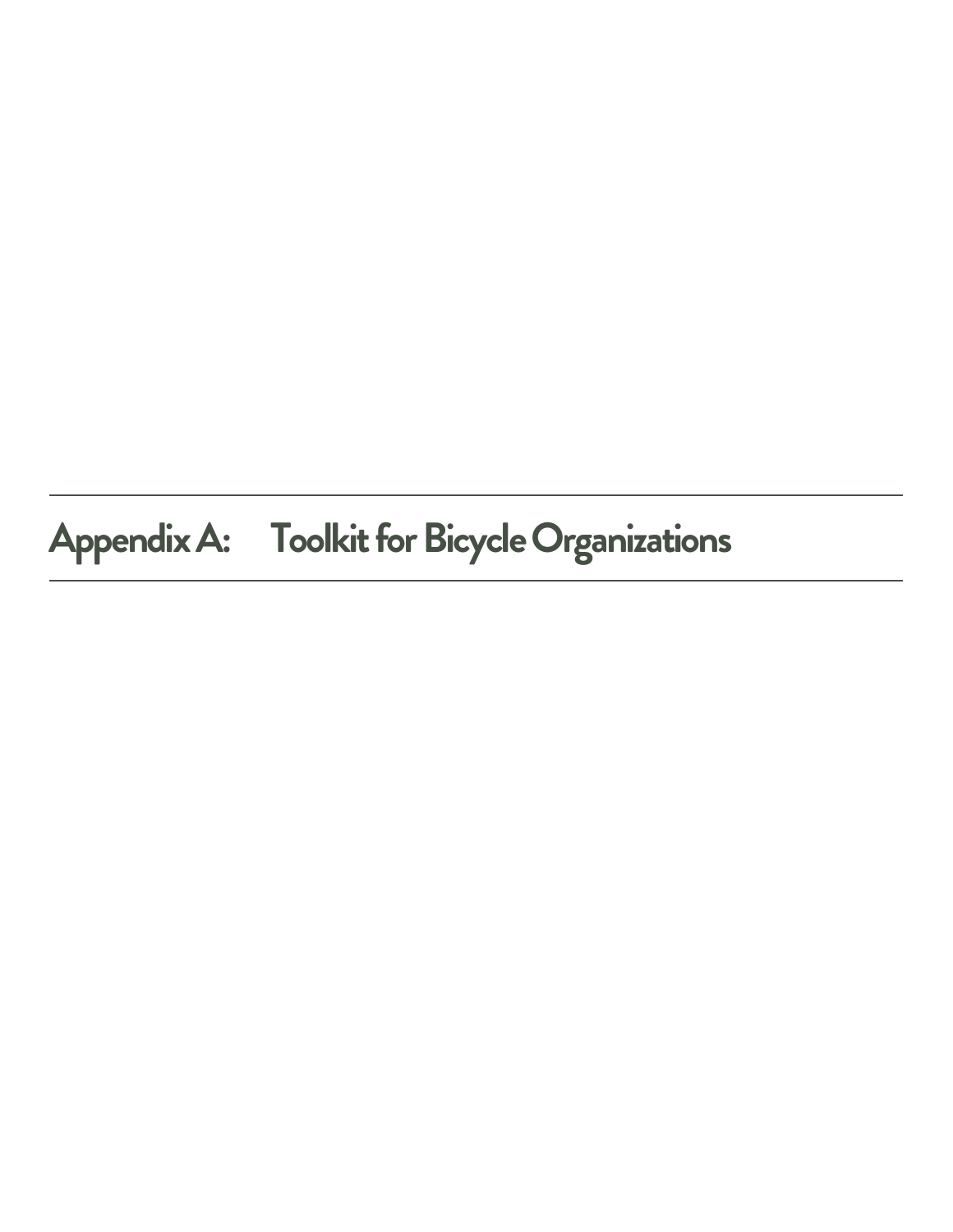

# **Promote Bicycle Tourism BICYCLE RIDE TOOLKIT FOR ORGANIZATIONS**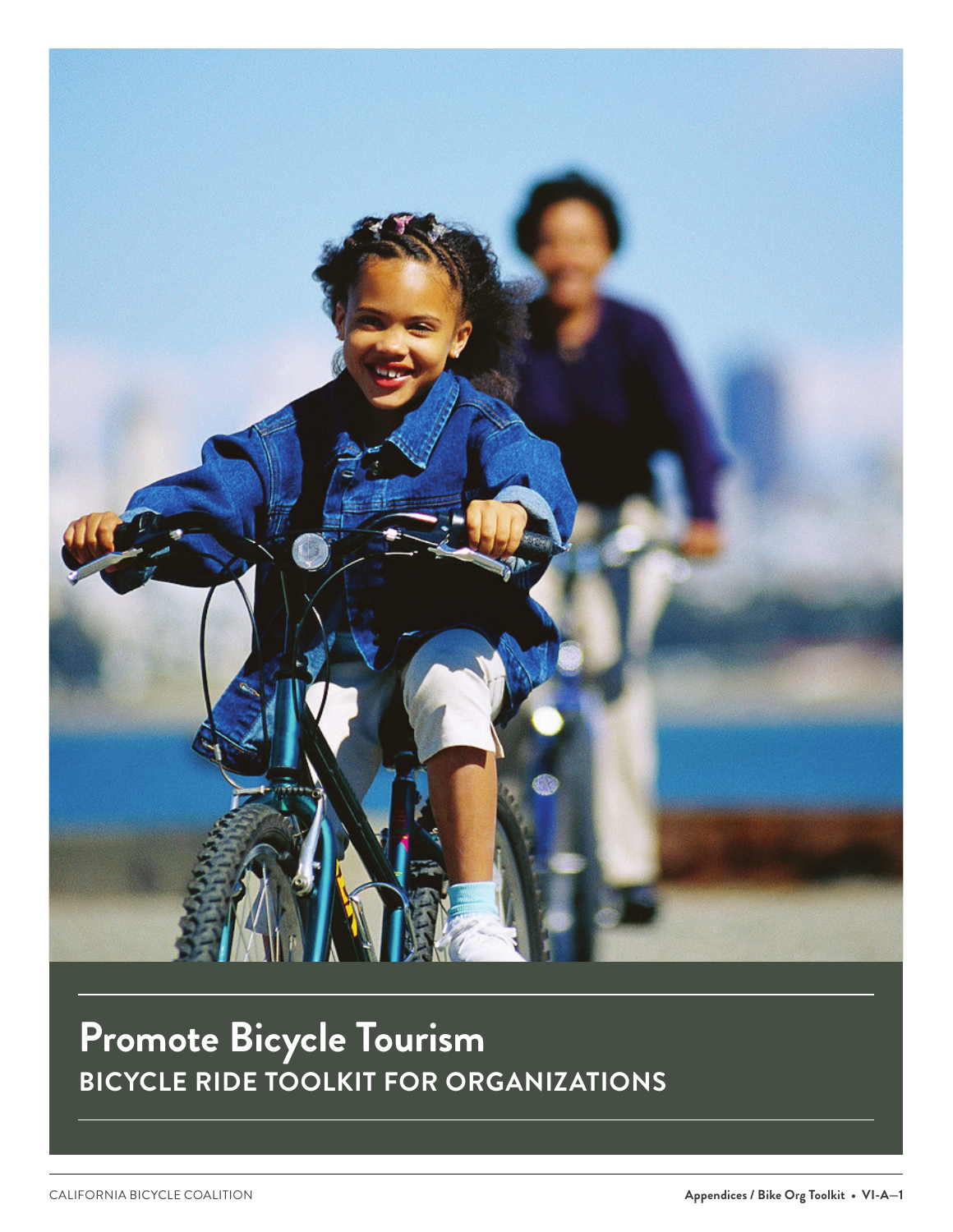# Chapter 1:So You Want to do a Fundraising Bike Ride?

E verybody loves a bike ride! And every community loves fundraisers to support their important causes. Organized bike rides are great ways to earn money for your organization and also support your community.

This Toolkit is designed to help you figure out if a bike ride is a suitable fundraising event for you and, if it is, provide everything you need to make sure it's a success.

# **Bike rides are an excellent way to raise money**

Now is a great time to think about organizing a bike ride because bicycling is only getting more popular. Already increasing annually before the pandemic, recreational bicycle riding on trails approximately doubled in 2020, according to data by the Rails to Trails Conservancy. About 8.5 million Californians will go on bike rides this month.

Many event organizers find profit grows after years of hosting the same event. With experience, volunteers and event organizers become more efficient, participation increases, and the profit margin from a ride also increases. As a fundraising ride gains more notoriety in the community, it often becomes easier to attract sponsors and support from additional partners.

# **Much more than the money**

Fundraising bike rides improve the reputation of your organization and your community and make new connections that can last a lifetime. In fact, when you're getting started, it's great to emphasize these other benefits as motivation. For some, these additional benefits may be more important than the revenue, which can be low in the first year of doing a ride.

Most successful rides will appeal to families and be inclusive of people of various ages and abilities. People who go on bike rides uniformly report making great

friends. There's something about a shared physical experience that brings people together like nothing else.

A popular fundraising bike ride will show off your community to visitors who may not have realized the attractions of your region. It will get "heads in beds," supporting the local hospitality industry. Many studies have shown that bicyclists also tend to spend more nights in an area than non-cycling visitors. In addition, because bicycling is a physical activity, bicyclists require food and drink—lots of it.

# **How to Use this ToolKit**

This guide is a step-by-step manual to producing great bike rides that are fun, safe, and attract lots of participants to raise money for your cause and support your community. Do the steps to be sure a ride is for you. If you have any questions, feel free to contact the California Bicycle Coalition at info@calbike.org for more information.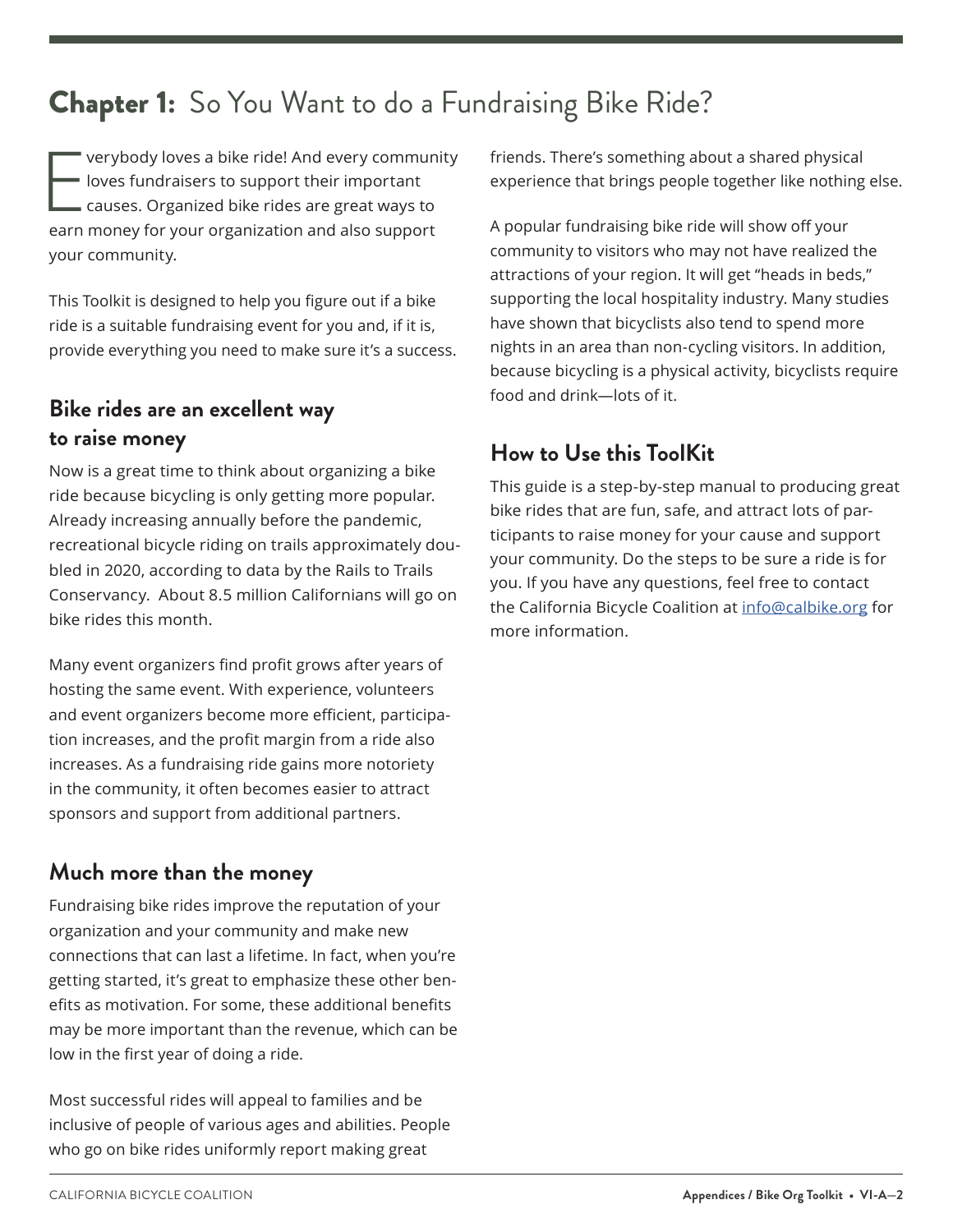# Chapter 2:First Steps and Considerations

### **Inventory what exists**

Before you launch a new ride, check out the landscape of what already exists in the area so as not to compete with a well-established event. Start by checking with these organizations:

- Motherlode Bicycle Coalition
- San Joaquin Bicycle Coalition
- Stanislaus Bicycle Club
- Stockton Bike Club

Also, consider partnering with one of these groups. Give them publicity in exchange for promoting your ride. Consider their needs and desires. The more you include other organizations in your planning from the beginning, the more likely other groups are to promote and support your event.

# **What kind of ride is best?**

There are several kinds of organized fundraising bike rides:

- $\blacksquare$  Single-day rides start in the morning and usually have multiple versions of varying lengths, from as few as five miles to more than 100. They can last just a few hours or most of the day.
- $\blacksquare$  Multi-day rides can take as long as a week, and start and end in different places. They require an extended support network as well as overnight accommodations for participants.
- $\blacksquare$  Most rides use roads open to cars, but on routes with very little traffic on weekends.
- $\blacksquare$  Some rides, usually in more urban areas, take place on closed streets. They require cooperation from local police and traffic enforcement which can be costly and difficult to accomplish.

Because of the challenge of connecting multiple cities across the region with safe roads, most rides here will be single-day rides. Pro tip: organize two days of single-day rides, starting in the same location but using different routes to create distinct loops each day.

# **Staffing Roles**

You will need lots of people to execute a successful fundraising ride. If your event is poorly planned, it will make it much harder to get participants the next time you run the event. Here is an overview of the roles and responsibilities that you'll need to help you prepare for your ride:

#### **RIDE DIRECTOR**

Responsible for overall operations of the event.

#### **FUNDRAISING COORDINATOR**

Responsible for sponsorships (monetary and in-kind).

#### **MARKETING & OUTREACH COORDINATOR**

Responsible for promoting your event by developing marketing materials and reaching out to media and other partners.

#### **VOLUNTEER/STAFF COORDINATOR**

Responsible for recruiting volunteers and scheduling volunteers and staff.

#### **MERCHANDISING, SALES AND GOODIES**

Developing and procuring the goodies for the event (t-shirts, jerseys, water bottles, socks, etc.).

#### **LOCATION/ROUTE COORDINATOR**

Responsible for securing event location and working with necessary city, county, and state permitting and law enforcement officials to develop a safe event route.

#### **LOGISTICS COORDINATOR**

Responsible for event materials to be used during the ride, including printing (brochures, maps, cue sheets, waivers, etc.), signs, chalk or paint, supplies, etc. On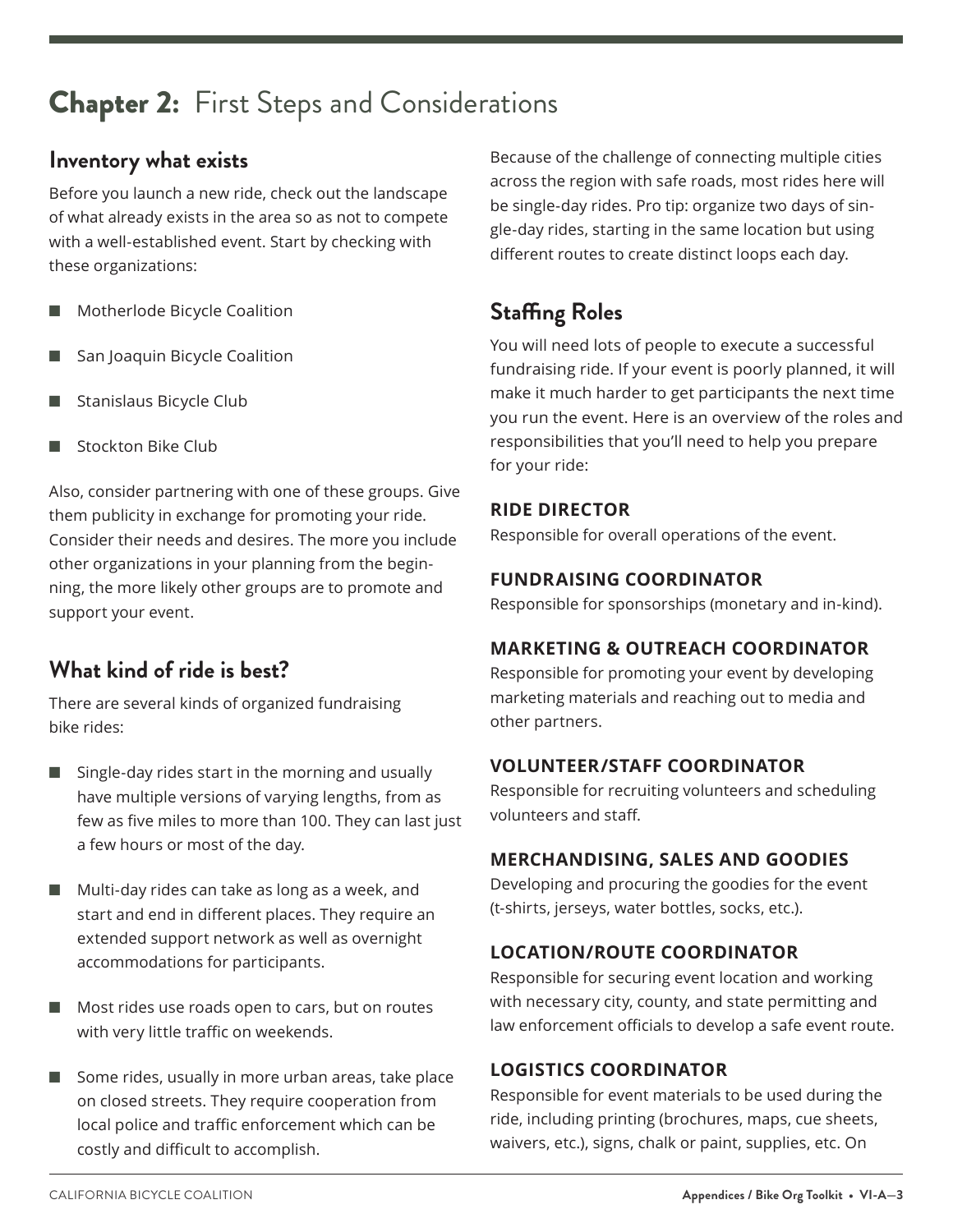multi-day rides, the Logistics Coordinator commands the base or overnight area. Duties include operations, luggage, lost and found, and troubleshooting.

#### **REGISTRATION COORDINATOR**

Responsible for handling and processing event registrations.

If your organizing body does not currently have the resources to cover all these roles, you may be able to recruit knowledgeable and competent volunteers to handle many of these responsibilities. And the same person may take on multiple roles. For example, the

tasks of your Location/Route Coordinator primarily need to be done prior to the event. On the day of the event, that same person could be responsible for signing people in during registration.

## **Planning Time**

It takes 6-12 months to plan and execute a fundraising ride, depending on the size. You will also have postevent tasks, which can take additional days or weeks before you can put the event to bed. We recommend that you read this guide completely before you dive into your fundraising ride.

# **Pro Tip**

Participate in similar fundraising rides nearby to get some real-life experience. Ask the event organizers to let you volunteer to get some behind the scenes experience or participate to get that perspective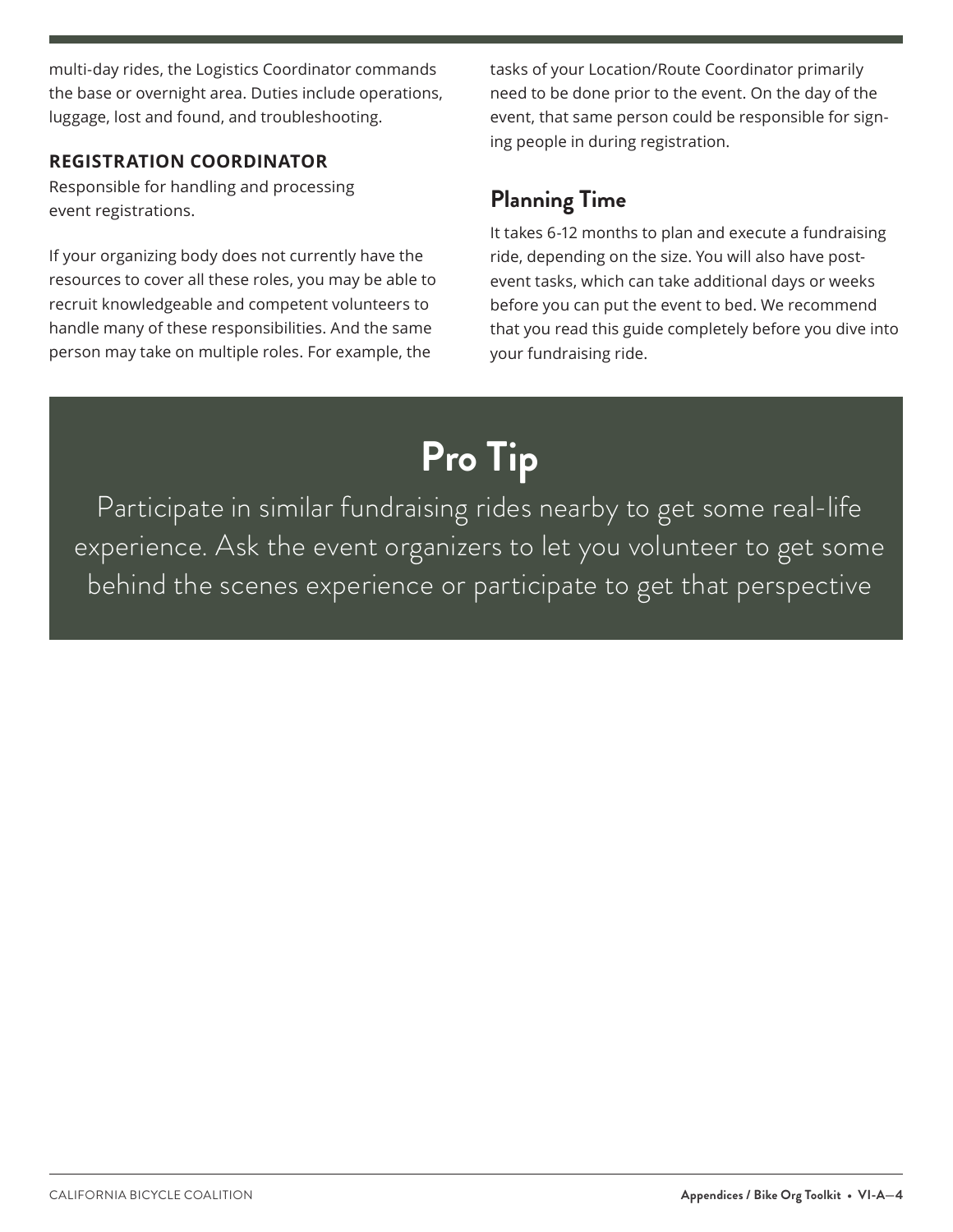# Bike Events Held in Caltrans Interregional Cycling Tourism Five County Areas

| <b>Name of Ride</b>            | <b>Number of</b><br><b>Participants</b> | <b>Entry Price</b><br>Per Participant / Total | <b>Date</b>      |
|--------------------------------|-----------------------------------------|-----------------------------------------------|------------------|
| <b>CALAVERAS COUNTY</b>        |                                         |                                               |                  |
| Mr. Frogs Wild Ride            | 250                                     | \$60 / \$15,000                               | April 2022       |
| RideandWalk4Art                | 200                                     | \$65/\$13,000                                 | March 20, 2022   |
| Party Pardee                   | 1,500                                   | \$65 / \$97,500                               | April 2, 2022    |
| <b>SAN JOAQUIN COUNTY</b>      |                                         |                                               |                  |
| Delta Century                  | 300                                     | \$45 / \$13,500                               | 2022             |
| Pedaling Paths to Independence | 350                                     | \$45 / \$15,750                               | Feb. - Mar. 2022 |
| Tour delle Vine                | 350                                     | \$65/ \$22,750                                | May 17, 2022     |
| <b>Best Ride</b>               | 150                                     | \$40/\$6,000                                  | 2022             |
| <b>STANISLAUS COUNTY</b>       |                                         |                                               |                  |
| Mom's Ride                     | 250                                     | \$60 / \$15,000                               | May 2022         |
| Almond Blossom Century         | 250                                     | \$60 / \$15,000                               | February 2022    |
| Golden Hills                   | 250                                     | \$60 / \$15,000                               | 2022             |
| <b>ALPINE COUNTY</b>           |                                         |                                               |                  |
| Ebbett's Pass Century          | 250                                     | \$95/\$23,750                                 | 2022             |
| Alta Alpina Challenge          | 250                                     | \$95 / \$23,750                               | June 2022        |
| Death Ride                     | 1,200                                   | \$170 / \$204,000                             | <b>July 2022</b> |
| <b>TUOLUMNE COUNTY</b>         |                                         |                                               |                  |
| None                           |                                         |                                               |                  |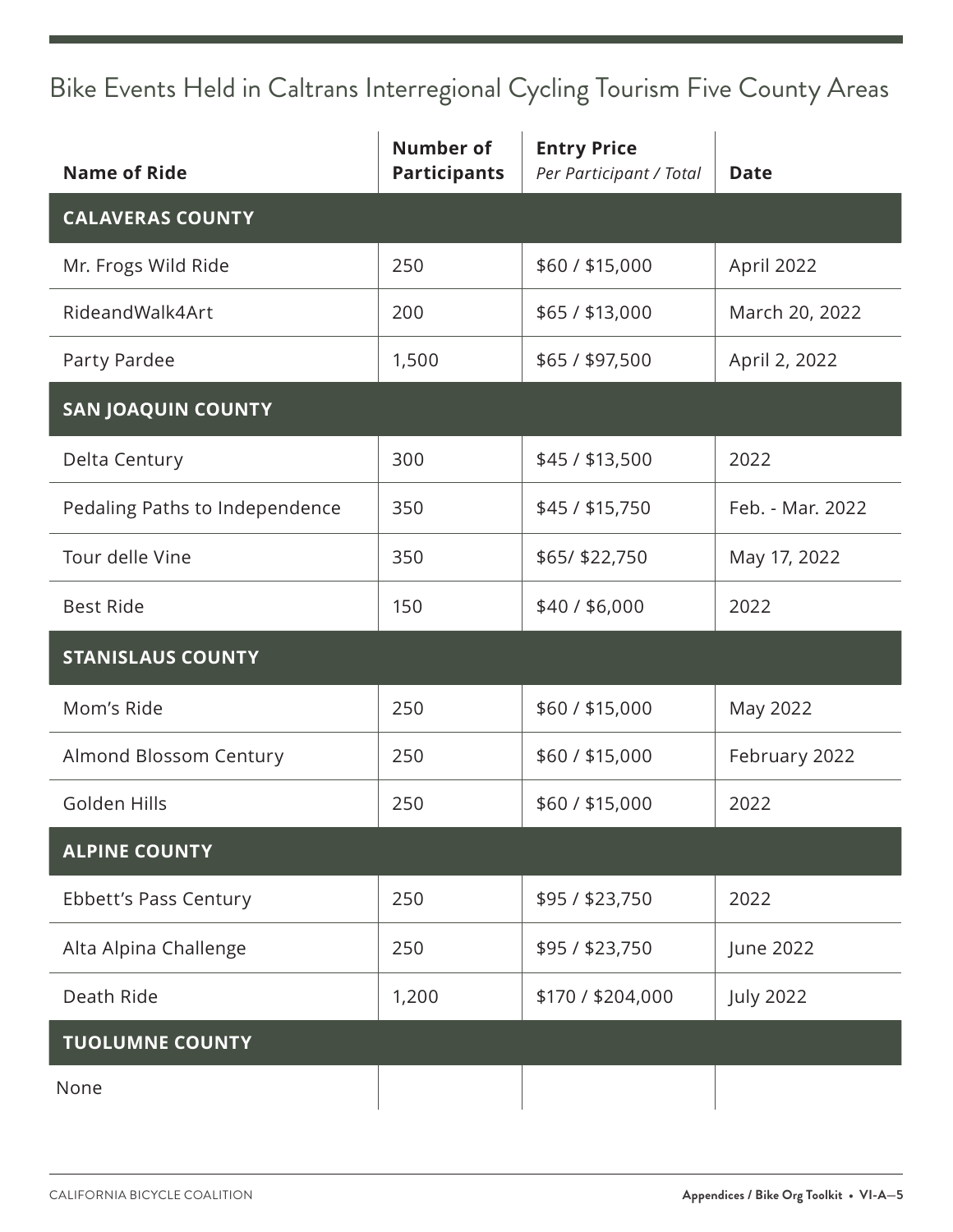# **Chapter 3:** Budgeting and Raising Money

S o you've done your research, inventoried what exists, considered opportunities and are ready to start drilling into how much you can raise on your fundraising ride. It's time to dive into some numbers!

# **How Much Can You Raise?**

One of the big questions all organizers grapple with is "How much money can we raise with our fundraising ride?" Some small rides are able to generate several thousand dollars after all expenses have been paid, while larger rides that attract thousands of participants can raise hundreds of thousands of dollars.

# **Budgeting**

One of the first things you should do when setting up a fundraising ride is create a budget. Compile estimates of expected income and expenses to get a realistic assessment of how much you can raise. That will help you decide how important it is to get sponsors, the right entry fee to charge riders , and how much support you can afford to provide. It can also help you decide if the ride is a good option for your group.

# **Fee Strategies**

Most events offer a staged pricing structure, with discounts for early registration. People respond to deadlines and discounts, so an early deadline is a great way to entice people to sign up. Discounts should be approximately 10 to 20% off the regular or late pricing. Group pricing is also popular, and it's a good way to get people to participate who might not want to go solo. Group pricing also introduces the concept of teams.

Pricing must cover your individual costs per rider. For example, if you are giving a t-shirt with registration, be sure to include the cost of the t-shirt when determining per rider costs. Most events start at about \$30 per individual. More commonly, it's \$35—\$65 per individual for a single-day event (see page 15 for typical ride fees). A sample pricing strategy is listed below.

# **Sponsorship**

Offering sponsorship opportunities and recognition for support are excellent ways to attract contributions. Compile a list of all potential sponsors, starting with those with the greatest alignment and potential to give. But don't limit potential sponsors — ask everyone. Remember that there are others who want to support the community at large and may be more excited about your fundraising ride than you expect.

# **Cash Sponsors**

Thousands of dollars to help produce your fundraising ride can offset expenses making your event more secure financially and allow a greater percentage of rider's dollars to go for the fundraising goal.

Draft a list of possible sponsors from banks, law firms, health care, tourism, and other corporations and businesses who support your community or cause and/or may be interested in your new fundraising ride.

Reference other successful events in the region to help identify corporations and businesses already investing in the community.

Share this list with all the staff and volunteers you can to find out where they may have door-opening connections. A volunteer or supporter who is friends with a key decision maker will always be more successful in securing a sponsor than a request out of the blue.

Typically, fundraising rides claim that all net proceeds support the cause they're promoting. Because the costs can be significant, especially at the beginning, those net proceeds may be a disappointingly small percentage of total revenue. But if you can find a cash sponsor or sponsors to cover the hard costs of organizing the ride,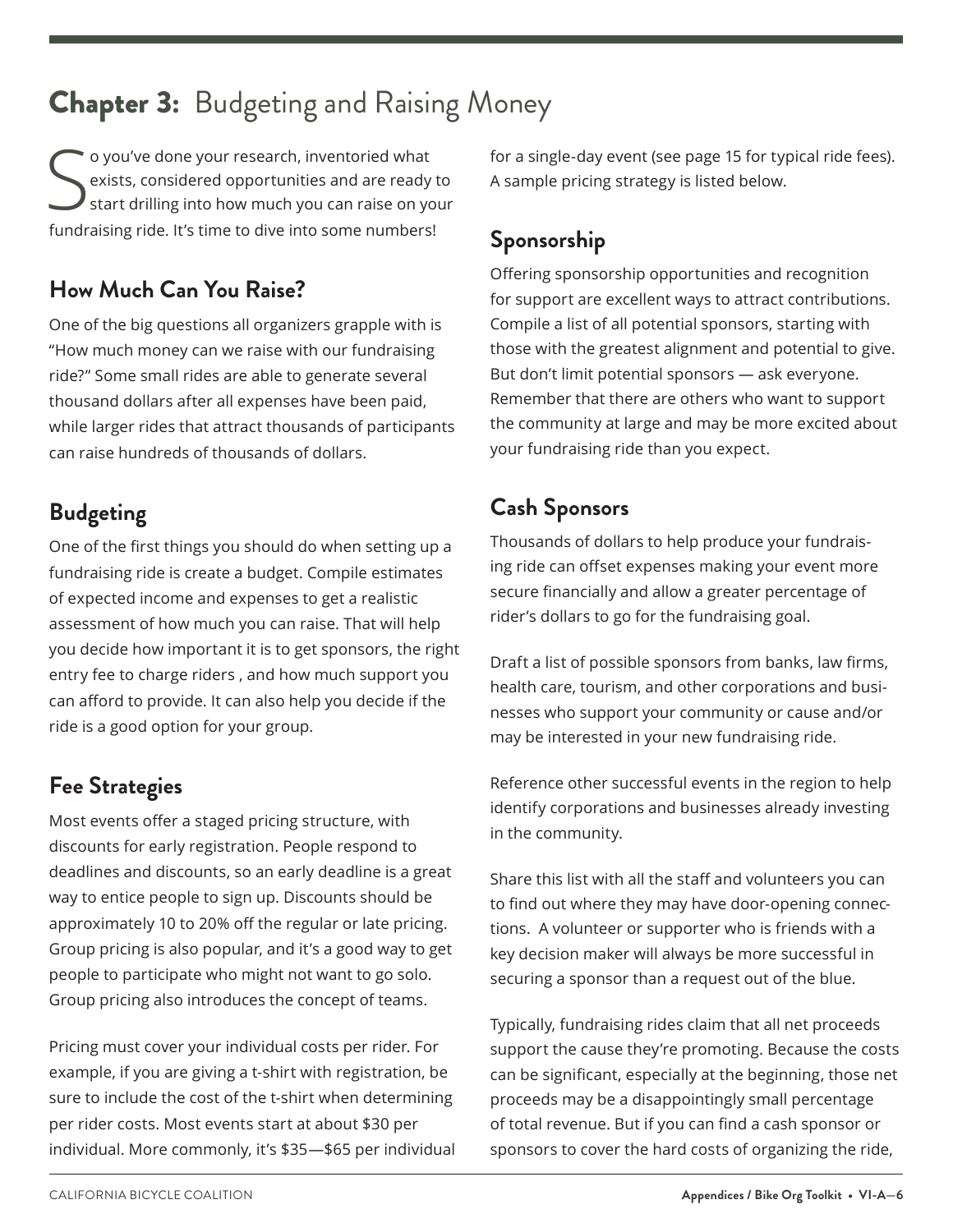then you can advertise that all proceeds support the cause. That's a great marketing angle!

## **In-Kind Sponsorships**

Start by looking over the expenses in your budget and consider how you can get these donated. Because some sponsors can acquire and contribute in-kind donations more easily or for less funds, a \$5,000 in-kind donation may be much easier for a sponsor than an equal amount of cash. For example:

A local newspaper may be willing to trade ad space for recognition on a banner at the event and their logo on all the print materials.

The grocery store you frequent may be willing to donate fruit for rest stops. Why pay for rest stop snacks when a sponsor will provide them for free?

Volunteers can also have important connections to businesses and might be able to get full or partial in-kind donations for AV equipment, rental vehicles, printing, etc.

Consider letting a local bike club "sponsor" an event by providing volunteers and other kinds of support.

# **Securing and Rewarding Sponsors**

Securing sponsors can seem daunting, but the payoff issignificant. Sponsorships are also an opportunity to build the partnerships that will make your event successful.

It can be extra challenging for new events that are not yet established to attract sponsors. However, you can turn this to your favor by focusing on how your event will bring more visitors to the area and benefit businesses and the communities economy. Yes, local businesses, especially local stores get asked to sponsor a lot of things, but it is essential that you still ask and let them decide whether they want to be part of your new fundraising ride. It is also worthwhile to consider businesses you patronize as these businesses are more likely to want to see you succeed.

Don't discount or dismiss potential sponsors because you never know the motivations or passions of businesspeople and they may be an enthusiastic supporter in waiting. It is also worthwhile to consider businesses you patronize as these businesses are more likely to want to see you succeed. So whether it is an accountant firm, caterers, sporting goods stores, or other businesses, be sure to ask.

When making your list of potential government, businesses, and organization sponsors, be sure to identify ones that will benefit from advertising at your fundraising ride, such as area hotels, restaurants, energy bar and drink companies, and local bike shops. Draft up a spreadsheet of individual contacts at each of these businesses, agencies, etc. Do you or somebody working with you on your event have a personal connection with someone at each of these potential sponsors? Fill in as much information about them as possible, including whether they have sponsored other local events.

When you approach each potential sponsor, they will expect to be offered a variety of sponsorship options. It is important to develop a tiered sponsorship package (see "Sample Sponsor Levels" below). In general, most fundraising rides try to generate 50% of their funds from sponsorships. So if you have a draft budget in place, it should be relatively easy to determine the number and types of sponsors you will need to achieve your goal.

Assigning more significant rewards for higher sponsorship tiers is important. Here are a few general suggestions for sponsorship perks:

- General recognition on your website, posters, brochures, email communications, and a certain number of social media posts
- Create a sponsorship certificate for display in their store or office
- Exhibiting opportunities at your registration and / or finish celebration
- Special naming opportunities like rest stops, T-shirts or key elements of your fundraising ride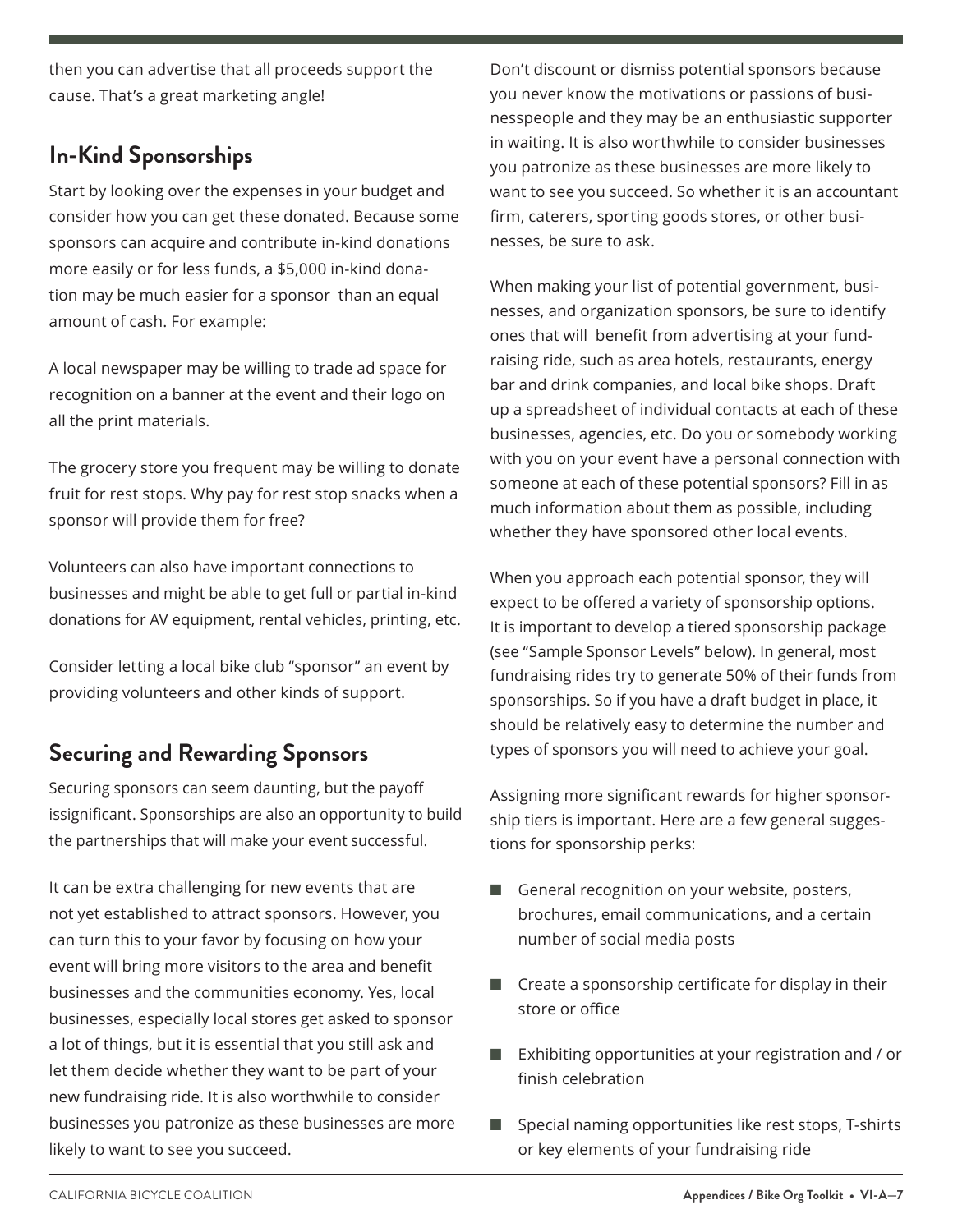Aim high with prospective major donors and include more significant sponsor opportunities such as exclusivity for a top level sponsor.For example, if one grocery store sponsors at the top level you agree not to allow other grocery stores as sponsors. You can also invite a leader or representative to speak at the ride. And always be sure to ask sponsors how they wish to be recognized when negotiating sponsorship.

# **Other Fundraising Options to Consider**

# **Additional Donations**

Add an option on the registration form for supporters who can't participate but want to help. Add an option on the registration form for participants who want to give more than the minimum amount. It's another chance to spread the word about the good cause you're supporting!

### **Merchandise Sales**

Branded T-shirts, jerseys, socks, water bottles and other gear are often used as incentives, gifts or as sales items to raise additional funds.

Don't spend too much on merchandise, especially if this is your first year running the event. Expect sales to be modest at first. As your event becomes more popular, you will naturally sell more items with your event and organization logo on it.

Branded items will advertise and promote your event in the future. In fact, some fundraising rides look at merchandise development and procurement as an expense line item for marketing.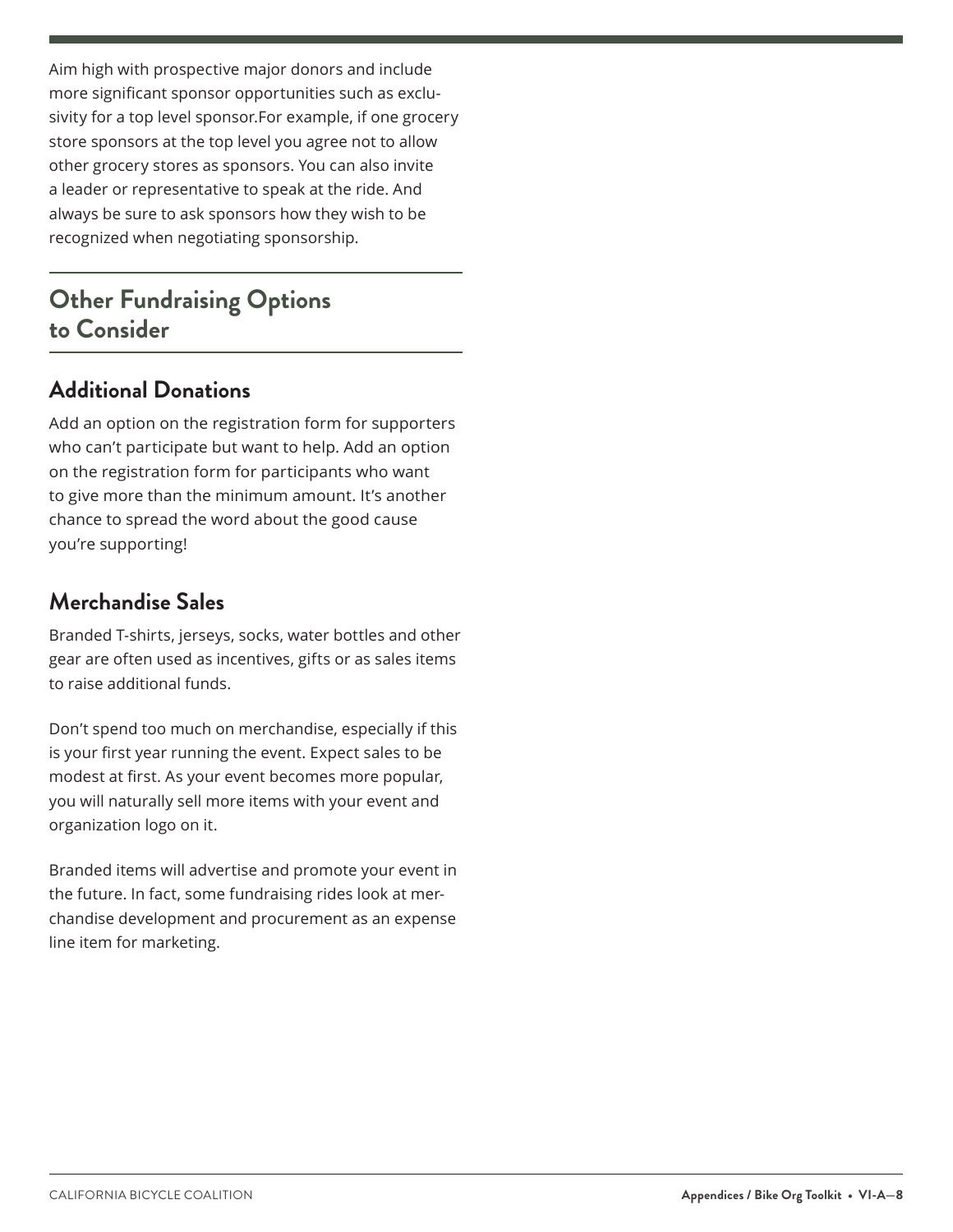# Chapter 4:Logistics

# **Choosing a Date**

You've already done an inventory of other rides so you know some dates to avoid. Here are additional considerations:

- $\blacksquare$  Note your cycling season. Pick a time of the year which will be comfortable for most cyclists.
- Take advantage of what your community offers. If there is another community event that might help attract people to come for a couple of days, holding a ride at the same time can boost both events. For instance, if there is a popular festival on a Sunday, you might hold your fundraising ride on the Saturday and then folks can stick around and enjoy the festival after the ride.
- $\blacksquare$  Note other events that might conflict with a ride in the area. For instance if there is a huge event that might generate car traffic, try to avoid that date.
- $\blacksquare$  If you narrow it down to three or four possible dates, consider doing a survey of known riders to see if one might work better or if there are other conflicts you haven't thought of.

# **Choosing Start Times**

- Starting early, between 7:30 and 9:00 a.m., helps beat the heat and traffic. This also allows participants to spend the afternoon relaxing and reliving the event.
- $\blacksquare$  If you are expecting a huge number of participants or are offering multiple route length options, consider staggering your departure times by at least 30 minutes, with longer rides departing earlier. (See below.)
- $\blacksquare$  For extremely long rides, you may want to start as early as 6:30 a.m., as riders could be on the road all day and will need to take breaks and pace themselves.
- Registration should be open before the start time. Have food, maps, supplies, and merchandise available early.
- $\Box$  Consider holding pre-registration the night before your event.

# **Reasons to "Stage" a Ride**

Can you imagine hundreds, or even thousands, of cyclists all starting a ride at the same time? How would you line up and hold all of these cyclists in one place? What happens at the end of the ride when the majority of participants arrive within minutes of each other? Here are some good reasons to stage your ride:

- Spreading your start times over a period of time (usually a couple of hours) will help reduce congestion when starting, while on the course, and when returning.
- Your longer-distance riders will want to get out on the road early, an issue before heat and sun become an issue. Schedule these riders to start first.
- $\blacksquare$  Your event will "feel" longer; even those participants who may only bike 10 or 15 miles will get the sense that this is an "event" that they're participating in.
- Staging distributes the work for your support staff more evenly throughout the day. For example, if you are providing lunch for returning riders, it takes fewer volunteers to help feed riders as they come back over a longer period of time, rather than all at once.
- $\blacksquare$  While mass start rides are visually appealing, exciting, and allow riders to ride together on rides with lower participation levels, they require greater staffing and logistics.
- Mass start rides also have a greater impact on traffic and might require more police and/or volunteers.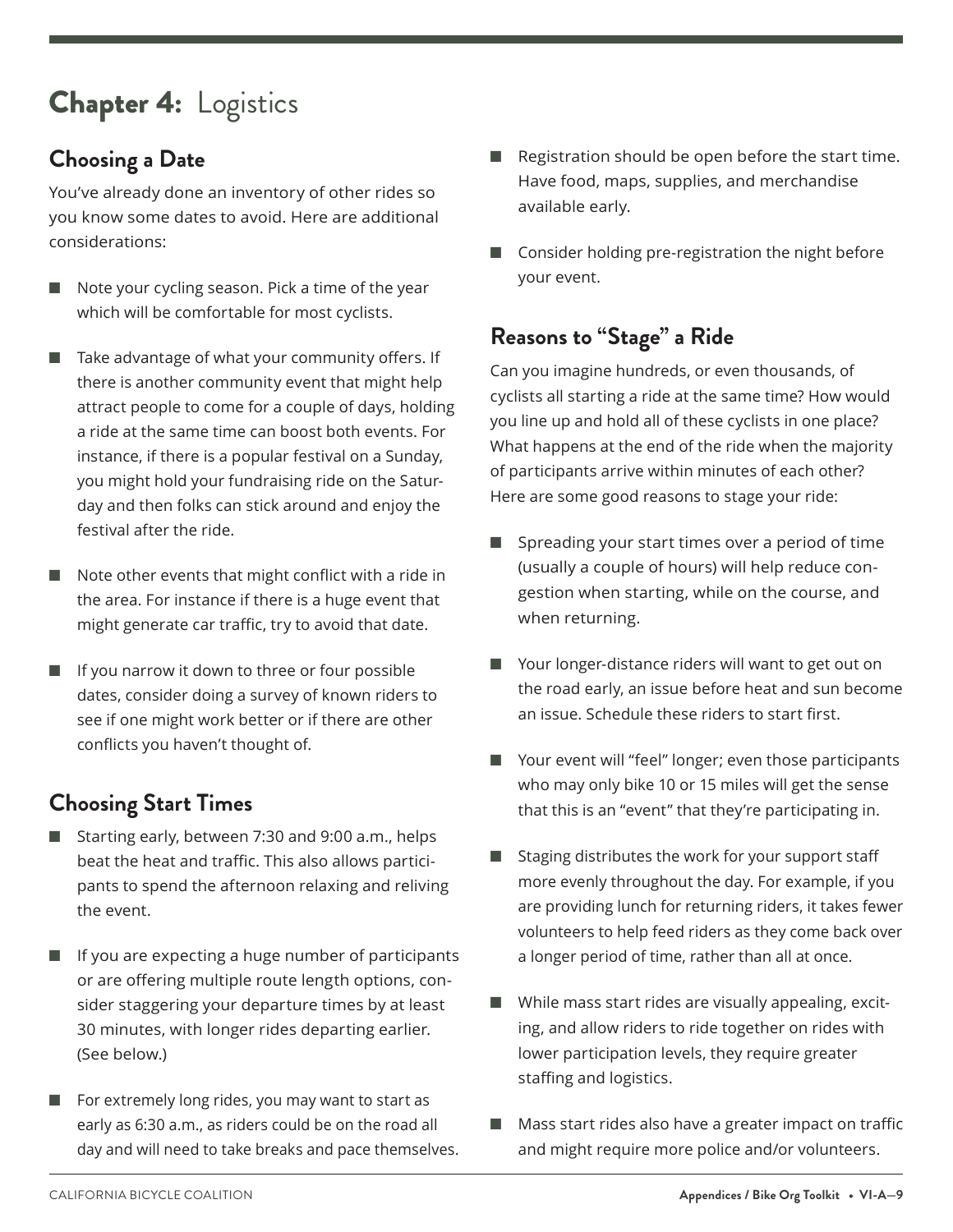- Staggered starts are safer, especially for inexperienced riders.
- $\blacksquare$  While staggered starts may require fewer people to manage the crowds, they will likely require longer volunteer time commitments.

# **Getting Permits and Insurance WORKING WITH OFFICIALS**

In our counties, it can take up to three months to get your permits, so start early, especially if your event incorporates public spaces like parks, roads, and trails. You will need a proposed route, a public safety plan, and certificates of insurance for the relevant public agencies. The permitting agency can help you with these if you approach them early enough.

The permitting agency will tell you if you need a certain number of police or Emergency Medical Technicians for your event. For large events, you may be required to pay for officers during the event to cover the extra staffing their department will need. In other cases, police and emergency medial services will simply "hang out" at your event instead of at the local station at no extra charge. Check with your local community officials about their emergency plans for weather, heat, deaths, or road closures. If they don't already have their own plans in place, add this as an item to be completed before your ride so you can inform local officials and EMS services about your plans if any of these situations should occur.

Some large events actually present a handbook promoting the communities where participants will be staying overnight. Often, the permitting process will go more smoothly if the city, county, or state is a partner. They may be willing to donate things such as police service or waive permit fees if they are an official sponsor of the event.

#### **INSURANCE**

If you're running a fundraising ride, you need event insurance. Fortunately, this is a relatively simple item. There are several companies that specialize in bicycle event insurance. Most policies run a minimum of several hundred dollars per event, and will charge additional rates above a certain number of participants. Contact

the League of American Bicyclists for suggestions on where to buy insurance. You will also need participants to sign release forms. Contact the California Bicycle Coalition for sample release forms suitable for California.

## **Designating the Route**

Selecting a beautiful and safe route is one of your most important decisions. People enjoy riding with little traffic, smooth pavement, and beautiful scenery. You also have to consider the location of the beginning and end of the ride, and all the rest stops in between.

#### **ROUTE SELECTION**

- $\Box$  Consult with your local bike club. They will know which roads are fun and safe and which are less attractive for bicycling.
- Designate several routes that can be divided into rides of varying distances, to accommodate participants of varying abilities.
- Keep your route as simple as possible to minimize missed or wrong turns.
- n Check to see if your route needs permits. If you'll be traveling through public land, including National Parks, National Forests, State Parks, State Forests, and Bureau of Land Management land, you will need to contact the proper office as far in advance as possible about your intended route. They often have only a limited number of "commercial" permits per region, and if your ride has net proceeds, you may be considered a commercial venture.
- Will you want police assistance or road closures?
- Does your route have challenges like construction or dangerous areas with higher traffic levels? If so, how can you mitigate or work with agencies to set up cones or have patrols available to help slow car drivers?
- $\blacksquare$  Test your route on the same day of the week as your ride (weekend and weekday traffic often vary) and keep an eye out for all potential hazards (drain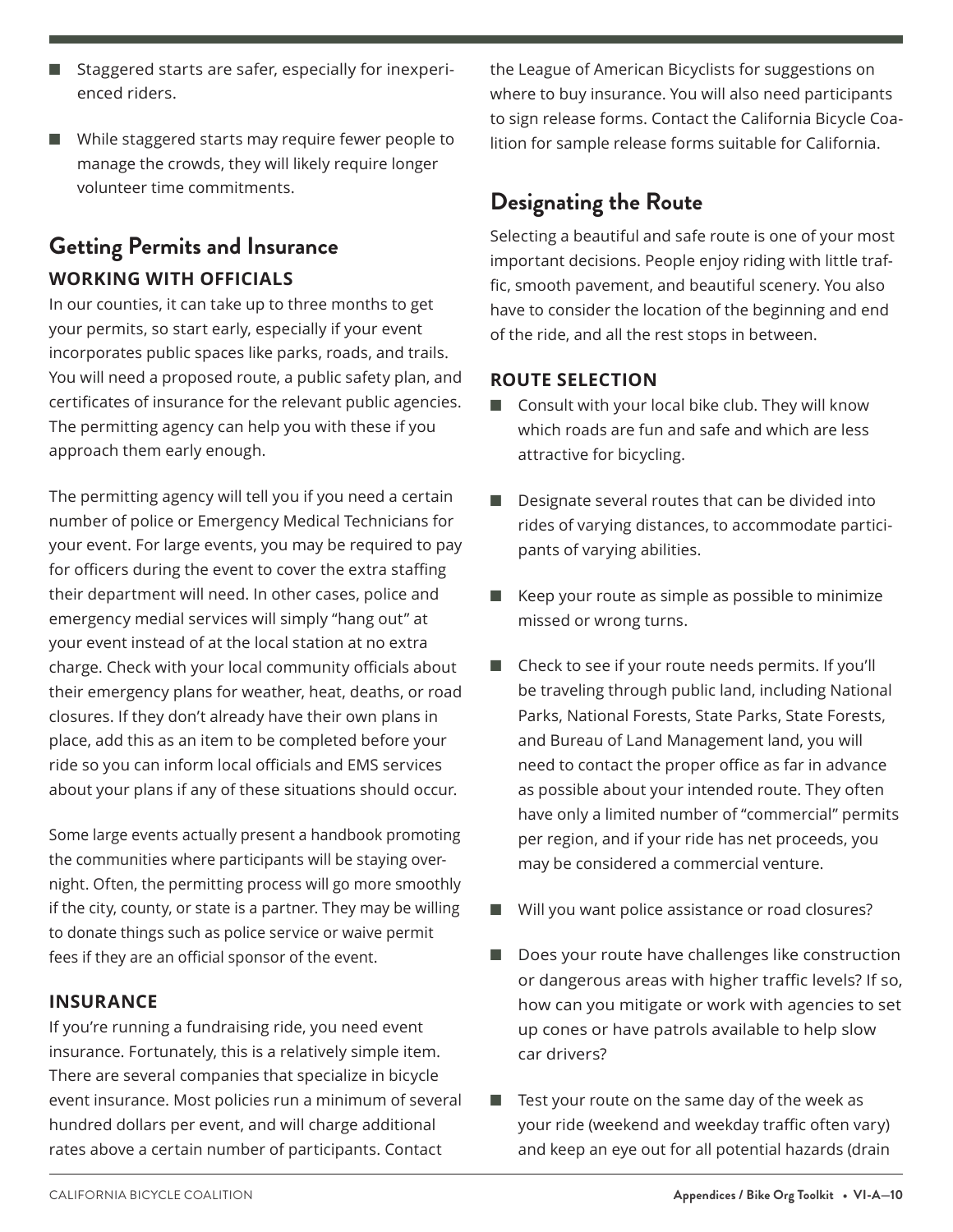grates, cracks, etc.) and see if they can be addressed or marked for the event.

#### **BEGINNING AND ENDING LOCATIONS**

Most often fundraising rides are loops or out and back so that the start and finish are at the same site. However, if your start and finish are different, consider shuttles or other transportation options for folks to get back to where they started.

- $\blacksquare$  Is there enough parking?
- $\blacksquare$  Is there access to bus or public transit, and do these accept bicycles?
- $\Box$  Do you have room at the start for staging riders if you are having a staggered start?
- $\blacksquare$  How can you handle a public address system at the start for welcoming riders, announcements, etc.?

#### **REST STOPS**

Does your event need a rest stop? The answer is probably 'yes' if your event is longer than 10 miles on trails or more than 25 miles on roads. For longer or multi-day rides, plan a rest stop for every 10–20 miles on average.

Plan on providing water, sports drinks, and fruit, as well as high-carb and salty snack options at your stops. If your event is held during a particularly hot time of the year, pay special attention to the riders as they come in for a stop. If possible, have your EMS or knowledgeable medical people present to help spot riders who may be in trouble and not realize it. Request that participants carry ample water, a bag for snacks, and their own basic repair kit. This information must be clearly laid out online when they're researching the ride.

Be aware that on multi-day events, some riders may want to start very early in the morning to avoid the heat of the day, or to complete a large number of miles. You will need to adjust both the meals and rest stops accordingly.

Cyclists will often want to try a couple different items at a rest stop. Consider having food pre-portioned in in plastic bags to keep things clean and so that riders can take some snacks with them for an energy boost while they ride.

#### **OTHER STOPS: STORES, ATTRACTIONS, ETC.**

Multi-day rides often take riders through quaint towns and past breathtaking scenery. These events are usually slower paced with the idea of enjoying the scenery and engaging with the community as much as possible.

Give your participants the chance to stop and enjoy the local attractions. You can even work this into the marketing materials for the ride. Note the places the riders will be stopping, such as a farmer's market, old-fashioned malt shop, or antique shops.

Decide if attractions that cost money will be paid for by your organization or by the participants. You can often negotiate free admission or a discounted group rate at museums, parks, etc. Make sure to advertise that this stop is included in their registration fee.

For multi-day trips, it is helpful to review the next day's itinerary with the participants each night so they can plan their ride accordingly.

#### **DEVELOPING MAPS AND CUE SHEETS**

A cue or "route" sheet is a piece of paper that prompts the participant along the route. Cue sheets are almost always included in participant registration packets and on the day of the event. Clear cue sheets will keep experienced cyclists on the right route and happy.

Some club riders live and die by cue sheets, and the quality of your available maps and cue sheets will reflect the quality of the event. Many digital formats like Ride-WithGPS not only produce nice cue sheets but include downloadable GPS files that riders can load on their phones or GPS devices.

Here are some tips for creating good maps and cue sheets:

 $\blacksquare$  Try to limit your maps and cue sheets to one sheet if possible (map on one side and cue sheet on the other).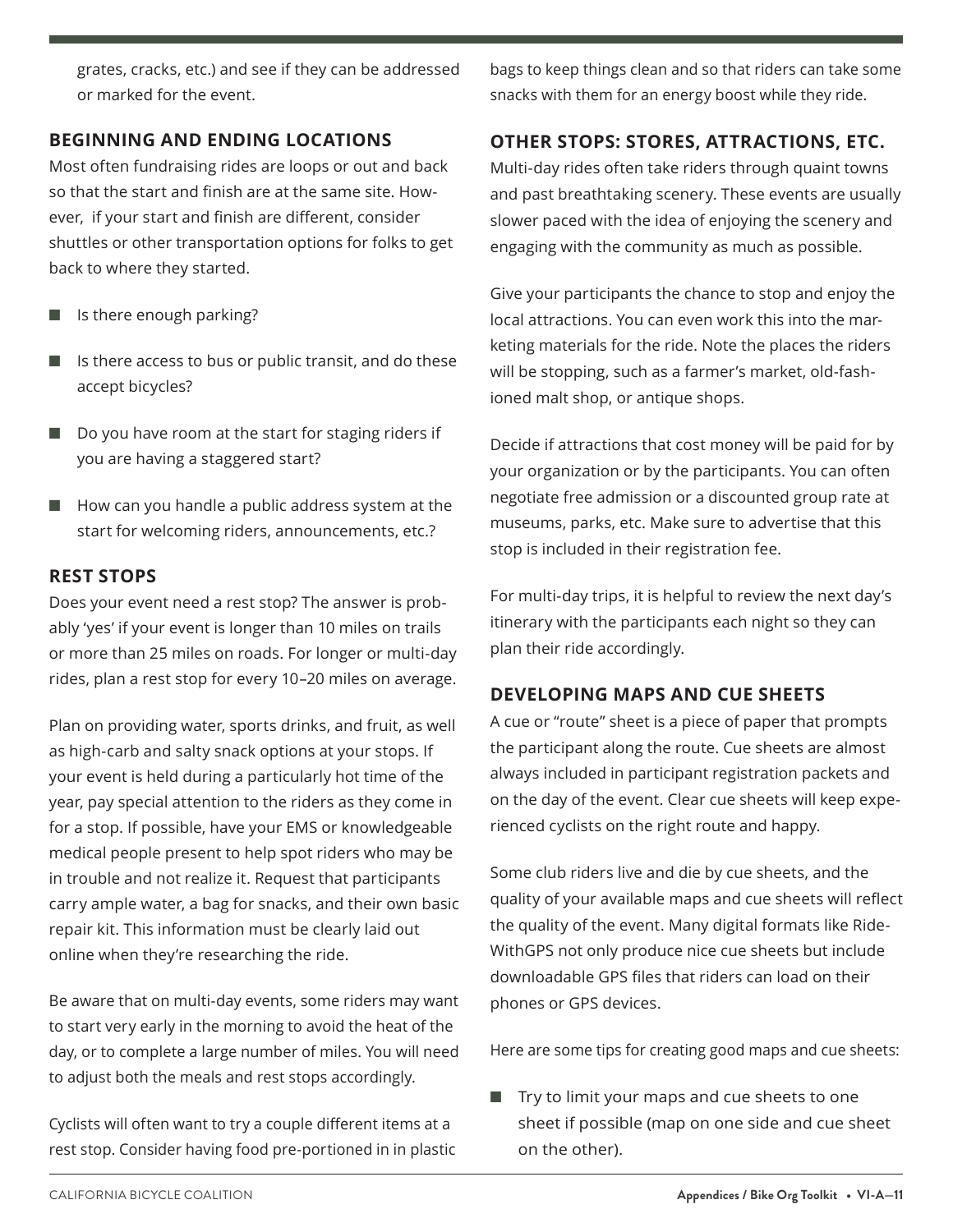- Good maps and cue sheets include turns (right, left, etc.), as well as mileage and important landmarks.
- $\blacksquare$  Be sure to include information on getting help, including phone numbers, in case participants become lost.
- $\blacksquare$  Work with your local bike club to develop and/or test out your map and cue sheet.

Good maps and cue sheets include:

- Turn-by-turn instructions, including mileage between turns and cumulative mileage
- Street names and landmarks
- $\blacksquare$  Indication of start, finish, rest stops, and bathrooms
- Warning and descriptions of tricky areas
- Cross streets
- Elevation chart (typically on the bottom)
- Legend with scale and north orientation

For more detailed information on mapping and topographic data, we recommend RideWithGPS.com.

#### **CRAFTING MARKINGS AND MARKING ROUTES**

Creating good route signage is critical, especially if your event takes place on-road. Here are some tips:

- $\blacksquare$  Spray chalk arrows are recommended. Place two large arrows before each turn and one confirming straight arrow after turns.
- $\blacksquare$  Corrugated plastic signs are more expensive than paper, but they are waterproof, more visible, and can be used year after year.
- Paper signs are cheap, but can quickly disintegrate if the weather turns wet. Lamination will help but they still may not last more than a year or two.
- Regardless of the materials you use, make sure the signs are large enough to be seen from several hundred feet away and placed far enough in advance so cyclists can make smooth transitions in speed and turns.
- If your ride contains routes of varying lengths, be sure to clearly note which route the sign is for and use consistent colors for each route. For example, if your event has a 25-mile and 50-mile routes, have all the 25 signs in orange labeled "25" in the same place and "50" on yellow signs.
- Consider marking the route for significant bumps and cracks, as well as railroad tracks or other potential hazards.
- If you are using signs, mark the route a day in advance. If you use spray chalk or paint to mark your route, this can be done up to a week in advance.
- $\Box$  Consider marking the street crossings to alert vehicle traffic. If you are running an on-road ride, it is best to put up signs the night before to minimize early morning work.
- Budget for fuel to reimburse the people marking the route.
- Mark your route in as many places as possible. For an on-road event, place signs every mile or less. This will help keep riders on route. Signs become increasingly important near the end of the ride where slower riders may be spaced too far apart to follow a group.

#### **DIRECTIONS**

- $\blacksquare$  In addition to clearly communicating instructions for all registered riders about when to arrive and where to go, you will want to plan out directional signs for people arriving in different modes.
- Drivers should have clear signage visible from a distance showing where to enter and to park (as well as volunteers to direct and keep traffic flowing smoothly).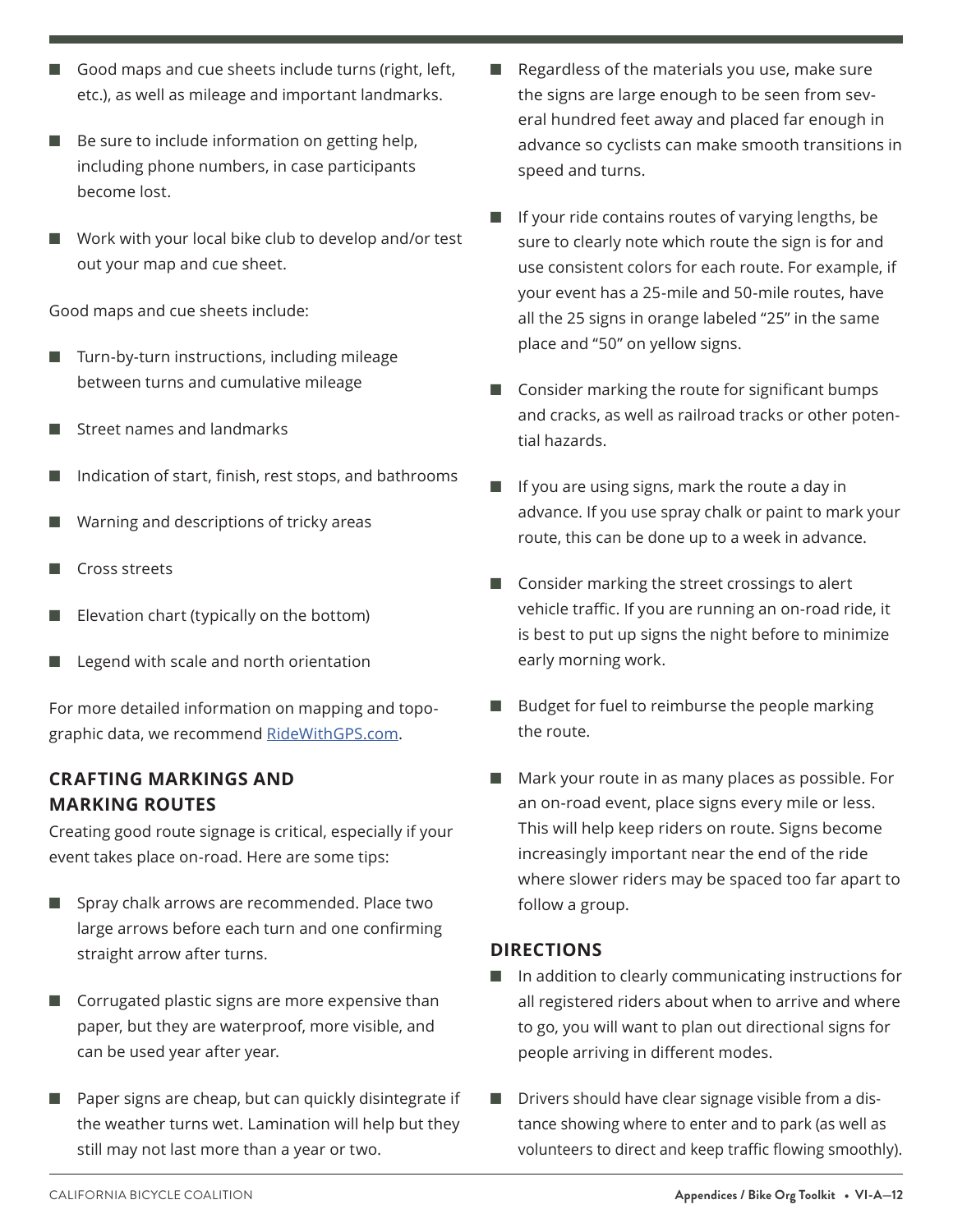- Signage from bus or metro stations for people walking with their bikes is also important.
- $\blacksquare$  Some people will even choose to bike there to avoid the hassles of parking, so be sure to have clear signage/directions for bicyclists and be sure to train your parking volunteers to prioritize people on bikes.

# **Managing Supplies and Equipment FACILITIES**

Events in public spaces need an event permit. Almost all cities or counties have a special department for permits. It is common for facilities to ask for proof of insurance and/or to be co-insured (See insurance on page ZX). They may also control your use of their facility and intended route. To allow adequate time to obtain necessary approval and permits, you should start planning your event far in advance.

In the case of private property (including land and facilities such as an amphitheater, campground, etc.), you'll need to contact the owner or manager and begin the process of obtaining permission or reserving and renting the facilities. Be sure to also inquire if the event location sill be available on the days before and after for event set-up and tear-down.

#### **SIGNAGE, PARKING, VENDORS, TEAM TENTS, LAYOUT, ETC.**

An event layout that isaccessible, orderly and logical will help give your participants a good experience.

- $\blacksquare$  Keep the layout simple and linear so participants can see how to get to the start area if possible/
- Have an orderly staging of checking in, getting event information, and picking up their welcome packet / goody bag.
- $\blacksquare$  After participants have checked in and gotten essential information, have a neatly laid out area for exhibitors, mechanics, merchandise, food, beverages, and other essential resources. If possible lay this out in a semi-circle for better visibility.
- If you have the ability to facilitate a team area (tents for teams to connect and set up) this can help build some buzz and energy, but it isn't essential everyone go through or by this as you don't want individuals to feel excluded.
- $\blacksquare$  Try to concentrate food and drink vendors in part of the exhibit area or in their own area near the start (and or finish). They likely will provide their own tents, tables, but you should at the lest offer tables, chairs and power connection. Check in at least a month ahead to make certain you know their needs / expectations. Information on what you can provide and stages of planning can be laid out in the vendor agreement form at least a month ahead of the event.
- Some cyclists will want to make certain their bike and equipment are in good working order before they head out on a longer ride or race, so have a place clearly identified where folks can test ride a small circuit in the parking lot or near the start area.

### **EQUIPMENT AND MATERIALS**

Generate a list of the equipment that you'll need for the event such as tables, chairs, bike racks, barriers, supplies for "Support And Gear" or "SAG" vehicles (see page 49) etc. Here are some common questions that should be answered as early as possible:

- What equipment will be needed? Trucks, tents, tables and chairs, audio and/or visual equipment, timing equipment, etc.?
- Can items be loaned or rented from local sources?
- If rented, might they offer a reduced rate for fundraising rides?
- How will this equipment or materials make it to the event?
- Can the renter deliver and pick up? If so, is there an extra cost?
- If you are transporting any equipment, will you have the resources to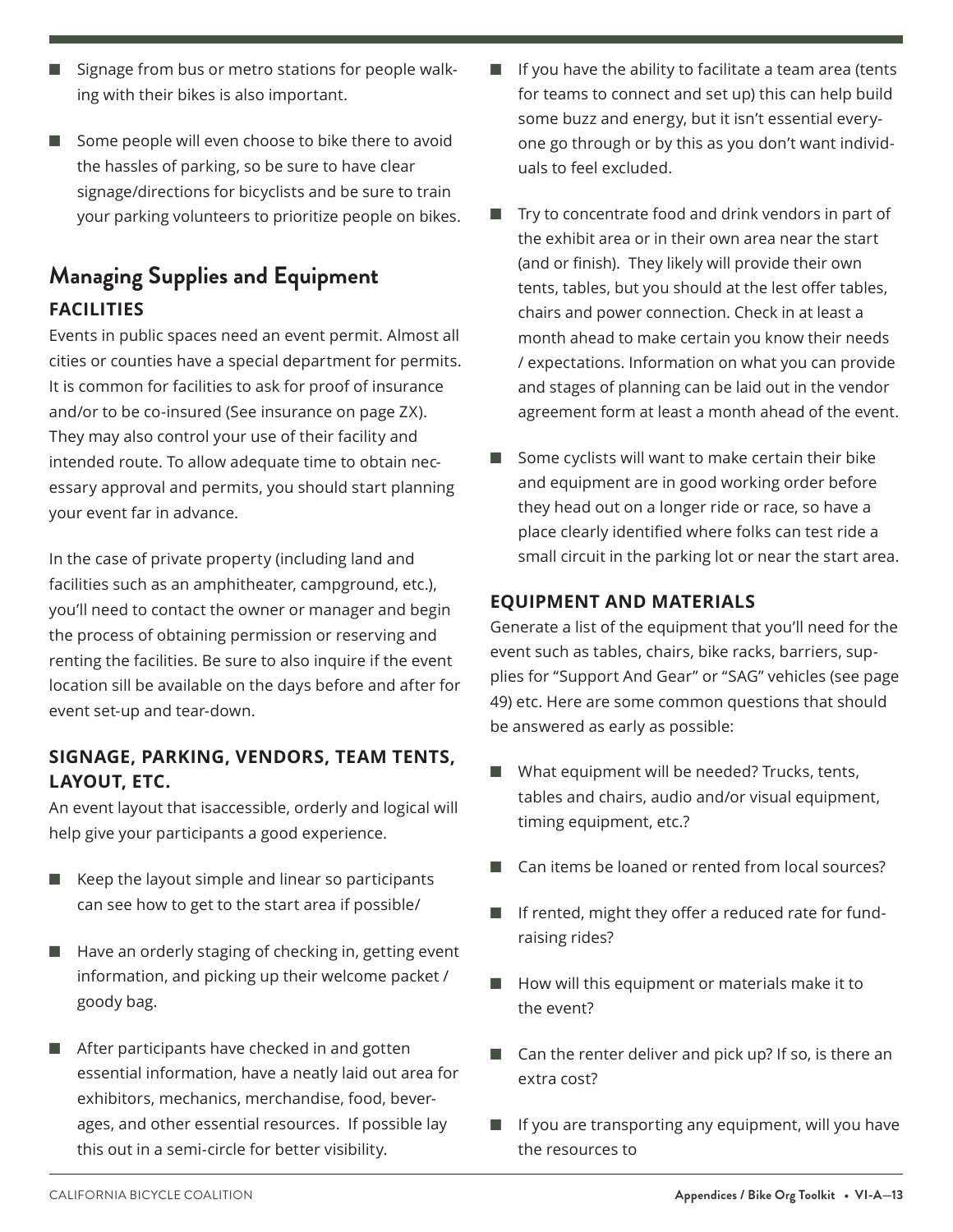return it promptly (within a day or two) after the event? (A key detail often overlooked.)

- $\blacksquare$  Is there a back-up supplier or vendor for eventday equipment in case the first one does not come through?
- $\blacksquare$  Materials such as tape, rope, markers, scissors, etc., can all be obtained at office stores, hardware stores, etc.. Get these items at least a month prior to the event because as the event draws nearer, you are sure to have more challenges and details demanding your attention.

#### **FOOD**

Order and secure as much food in advance as you can. This is especially true for non-perishable food to be handed out during the event, such as energy bars or bottled drinks. If not donated, try to obtain at least a month in advance for the same reasons that you would obtain event supplies early. Participant needs will quickly monopolize your time as you get closer to the event. Be sure to sort out all plans and logistics for fresh food deliveries on the day of the event and storage options to keep food cool and fresh (or warm as needed).

#### **GOODIE BAGS**

Everyone loves goodies. You can include free stuff like sportgels, sport bars, special offers from local merchants, etc., in the goodie bag. When you're asking for event sponsors, be sure to ask if they would like to include any goodies. (When developing sponsor levels, you may consider limiting goodie bag inserts to top sponsors). Be sure to have these items in your hands several weeks before the event, as volunteers will be needed to create and stuff the goodie bags that you may hand out.

Here are some typical contents of a goodie bag:

- Organization information
- Membership form
- Sample energy bars or gels
- Water bottles
- $\Box$  Coupons for discounts at local sponsoring bike shops or sponsoring businesses
- Safety information including rider etiquette
- $\blacksquare$  Information on next event (if you have other things planned, like a fundraising awards dinner)

For multi-day rides, some of these materials can be shared at the end of each day. There are a number of sources of free bags. Bicycling Magazine (Rodale) will supply your ride with bags if you agree to supply them registrant information. If one of your sponsors is a retailer, chances are they will be more than happy to supply you with bags since they will receive an extra marketing benefit.

#### **Registration**

A clear plan for registration with some testing is essential. Some things you may want to consider:

- Registration should open several months before your event. If you have been planning for some time, all of the materials should be ready for your website and print communications.
- $\blacksquare$  Offer early pre-registration discounts for participants who register well before the event. The more people you can entice to register early, the more able you will be to plan and the chance of canceling the event due to weather will decrease. The cutoff for early registration should be two weeks or more prior to the event.
- Be sure to have registration forms available at the event, as you may get up to 10% or more of your participants registering the day of the event (or many more, for shorter and more affordable events)
- Provide a maximum cap on the number of participants. You could still be flexible, but it may help to provide a sense of urgency for registration.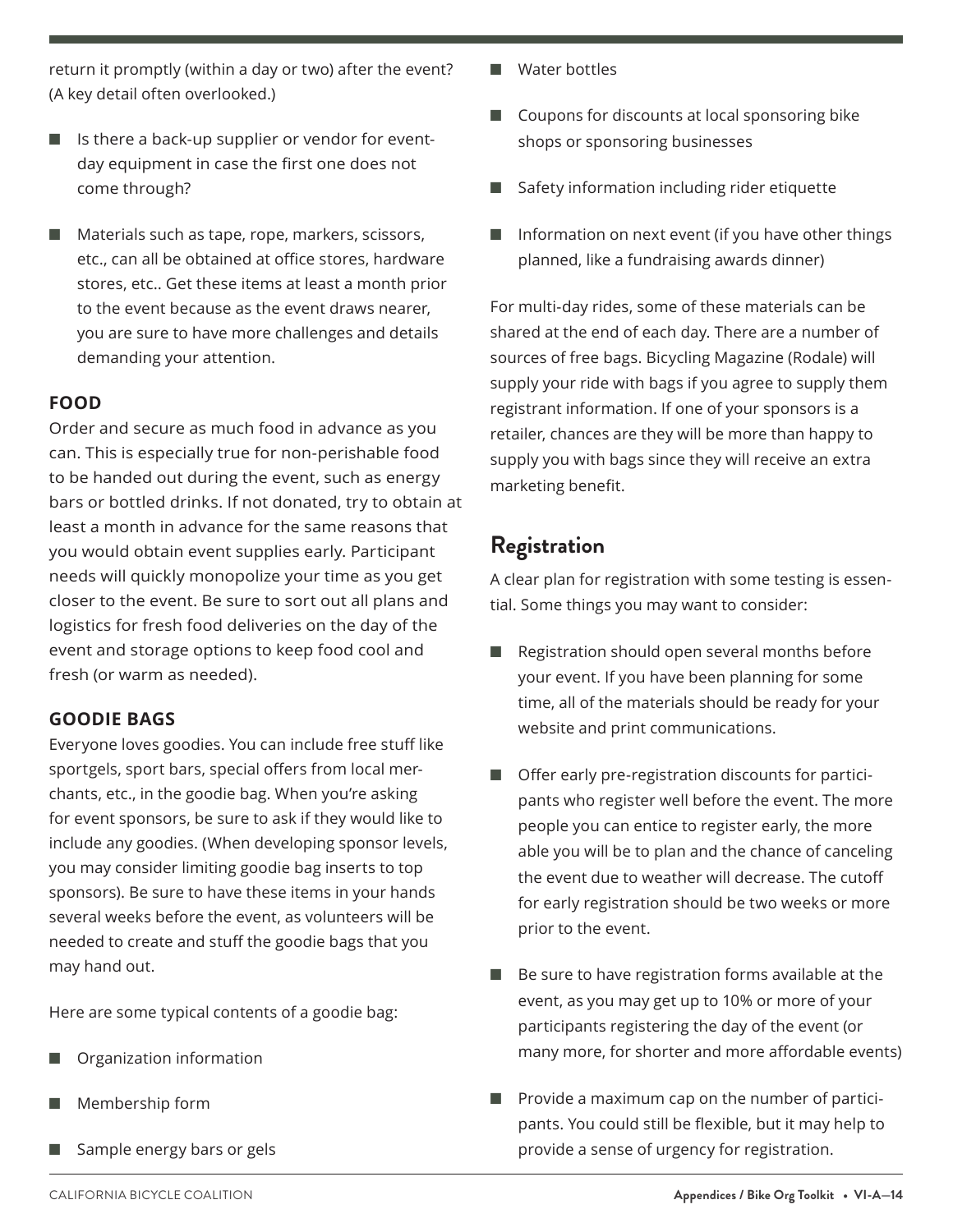#### **PRE-REGISTRATION**

Participants who pre-register have made a commitment to be at your ride and are more likely to attend, even if the weather isn't ideal, than someone who hasn't yet registered. End pre-registration no later than two weeks before your event. Some organizations end it as much as one month before the event.

Provide several options for registering:

- $\blacksquare$  Most participants will register online. Services like Active.com, BikeReg.com or EventBrite take a small percentage of the registration fee as part of their service or add on a fee paid directly by the participant. Online credit card payment acceptance services such as Square, PayPal and others also take a fee, which is typically 3–4% of the registration cost.
- $\blacksquare$  Via mail with a check, money order, or credit card.
- $\blacksquare$  Via phone with credit card.

Encourage pre-registration by offering numerous cut-off dates. The idea is to encourage early registration so you can get a good idea of participant numbers as far ahead of time as possible.

- Early-bird registration includes a discount and a gift
- n Regular registration is the regular price, and no gift
- $\blacksquare$  Final registration cut-off, with a higher cost.

When determining cut-off dates for early registration discounts, be sure to take into consideration the necessary lead-time for ordering any merchandise you might be giving away. For example, if you are giving away socks as an early discount incentive, you might need to place your order six weeks in advance. Expect late registrations past the cut-off date as well. If you need to put a cap on the maximum number of riders, including this cap number in the registration materials may encourage riders to register early rather than waiting until the last minute and risk being left out.

#### **SAME-DAY CHECK-IN AND REGISTRATION**

Same-day check-in and registration is a headache, but it can account for 10% or more of your participants. Here are some tips for reducing problems associated with same-day registrations:

- $\blacksquare$  End the early registration discount 10-14 days before the event.
- Participants will begin showing up more than an hour before the event. Make sure your volunteers and staffers are ready.
- $\blacksquare$  As part of the pre-event planning, make packets for each participant. Make at least 10% more than you need for pre-event registrations.
- $\blacksquare$  Make sure that you have a way to take cash, checks, and credit cards. Bring a cash box and petty cash to make change.

#### **WAIVER AND RELEASE FORMS**

Waiver and release forms are necessary for all events. Although the form can't prevent a lawsuit, it does help to discourage them and sets riders' expectations that the ride is very much at their own risk. These forms should be part of the registration process and can be included as part of the online registration process with some online registration services. They should also be included as part of any registration form that is filled out by hand.

#### **REGISTRATION IDENTIFICATION: NUMBERS, BRACELETS, ETC.**

Prepare items to identify and track participants several weeks before the event for inclusion in registration packets, and collect them at the end of the event.

If your event has rider identification numbers, include their registration number in the spreadsheet of participants with their identifying information and emergency contact information. ID numbers may help to resolve any conflict that might arise from mistakes made during the heat of the event. Mistakes are common, since participants will generate more results than the timer can keep up with at times. This is why the event results on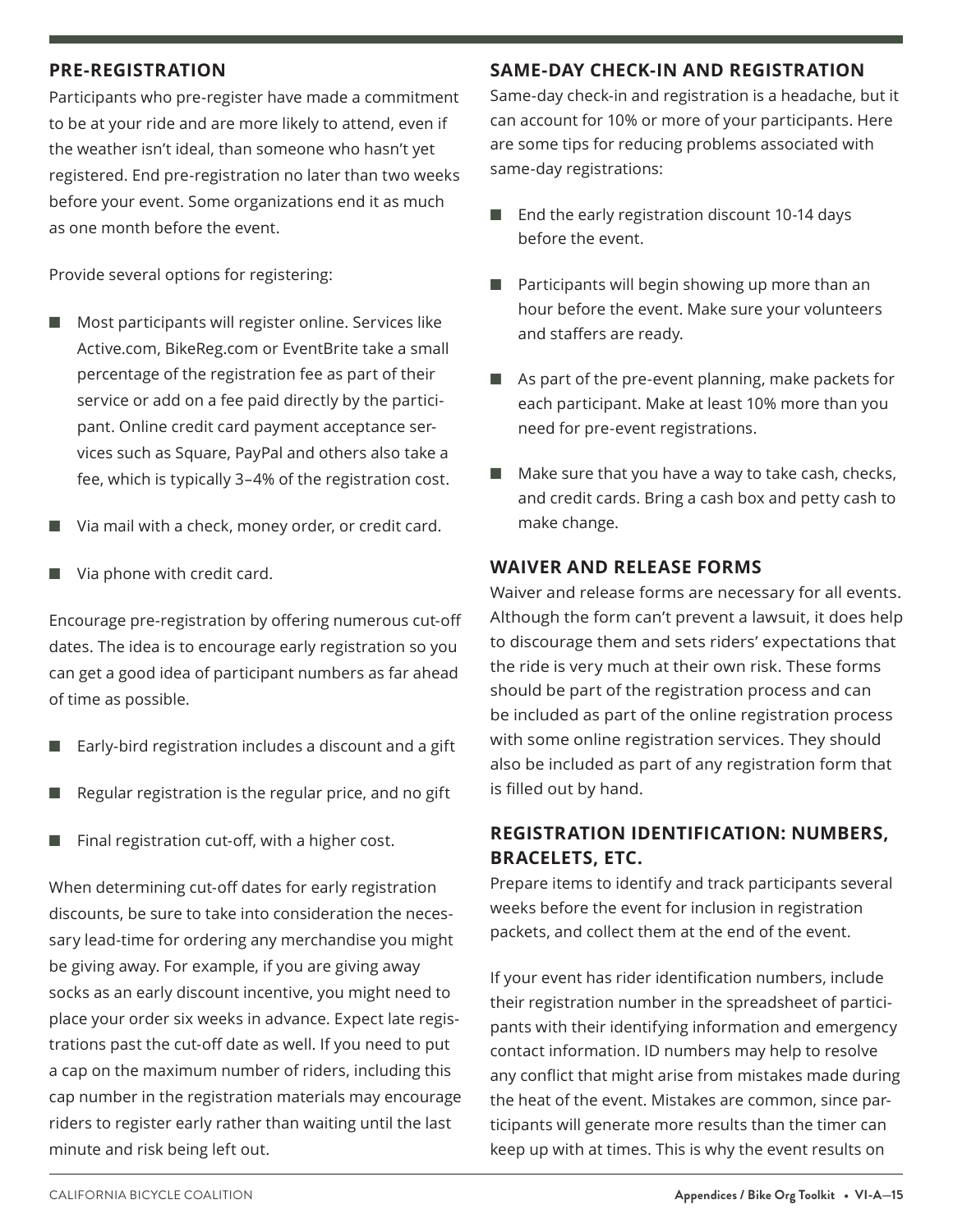timed events are often unofficial for many hours. The delay allows all mistakes to be discovered and resolved.

Some rides use different numbering series for individuals and teams, as well as for the different ride lengths.

# **Ride Support SAG SUPPORT**

SAG stands for support and gear. It is a necessary component of nearly any fundraising ride. Rides that have SAG on the road have what is called the "SAG Wagon." These vehicles can give a lift to a rider experiencing mechanical or physical difficulties.

At least one SAG Wagon should follow at the end of the ride because the slowest riders may need the most help. If resources permit, additional SAG Wagons should be interspersed at several points along the ride. Remember, flat tires, participants in distress, road construction, major weather events, and other unforeseen issues don't occur only at the end of the ride. SAG drivers should have cell phones (or Shortwave radio if cell service is limited) and a list of cell phone numbers for event staff and key volunteers. For car-free and offroad (rails-to-trails) rides, a chase vehicle can be a bike with a flat trailer, while the SAG Wagon can still meet up with riders at trailheads.

Here is a list of items that should be in the SAG vehicle:

- $\blacksquare$  First aid kit
- Extra water, sports drinks
- Additional food or energy bars
- $\blacksquare$  Tubes, patch kits, basic bike repair tools, and floor pump
- $\blacksquare$  Cell phones and/or short wave radios
- Extra maps and cue sheets
- $\blacksquare$  Bike rack or ability to carry at least a few bikes (pick-up trucks and minivans work well too)

 $\blacksquare$  If the chase vehicle is on-road, it should have space for several bikes and several riders. SAG is one of the most important components of your ride, and good or bad SAG can make or break your event.

In addition to the checklist above, SAG should also include:

- Two people per SAG vehicle if possible. One should be able to operate a short wave radio if cell service is an issue (with GPS tracking if possible) and one should be able to fix bikes.
- A calculated distance between SAG vehicles depending on the length of your ride; a distance of approximately 15 miles allows for both SAG vehicles to quickly reach a rider in need and keep the number of SAG vehicles reasonable.
- $\blacksquare$  If your route is less linear and more concentrated, calculate for the number of SAG vehicles within a square area.

Keep a list of riders who rode SAG. Give the list with arrival times to the headquarters area, so you can locate lost riders.

#### **MEDICAL SUPPORT: ON-SITE OR ON-CALL**

For larger events with several hundred riders or more, an on-site EMS is vital. For smaller events, the local EMS may be on-call from home as volunteers, so it is important to notify your local EMS well in advance of your event to have staff standing by.

Always have EMS and emergency phone numbers handy for all key volunteers and staff. Print emergency numbers on maps and cue sheets. Also, find out which of your staff and volunteers have medical experience, especially for longer rides.Cue sheets should always have the address and phone number of the nearest hospital.

Some multi-day trips require all leaders to have CPR and Advanced First Aid Certification, plus trainings such as Wilderness First Responder (WFR) or Emergency Medical Technician (EMT) for some leaders. In addition, each leader should carry a basic first-aid kit, and the sweep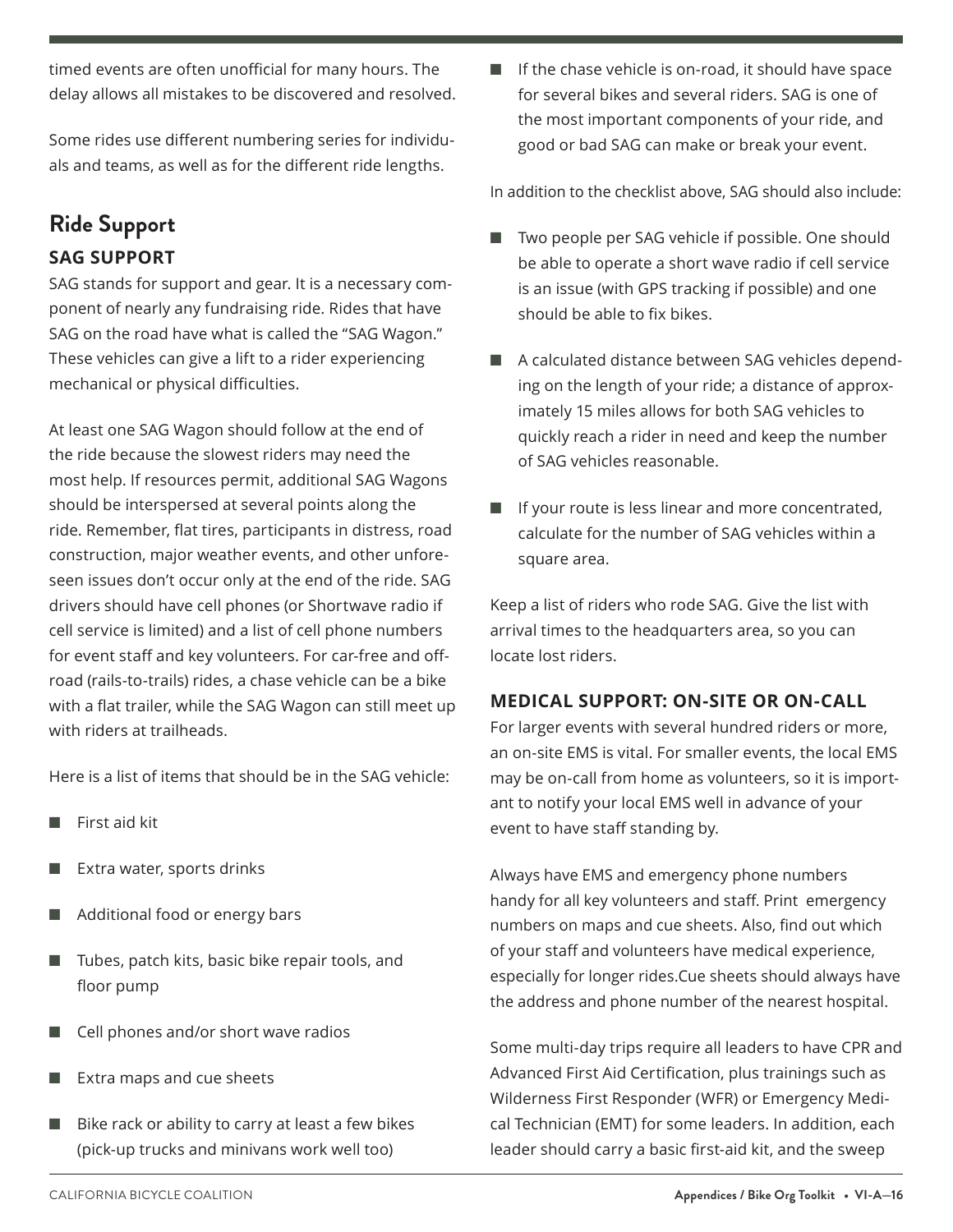and support vehicles should be equipped with a full medical kit.

#### **BIKE MECHANIC SUPPORT**

Unless your event consists only of bike shop mechanics, participants will expect on-site bike support. You will be amazed at the level of disrepair of some participants' bikes!

- You can often get a local shop to provide free support in exchange for a banner, logo, or promotion during your event. Some shops have a mobile support unit (van or truck) that can be set up at events and will bring everything necessary to do basic repairs.
- $\blacksquare$  Place floor pumps in a separate area from the mechanics' area—many riders will be using their bike for the first time in months and will need air.
- $\blacksquare$  Air is the number one support need at events. Fixing flats is the second most requested support requirement, followed by brake and derailleur adjustments.
- $\blacksquare$  If you're putting on a multi-day ride, be sure to have a competent bike mechanic as part of key staff, as well as necessary tools and supplies with the SAG vehicle or trailer.
- $\blacksquare$  If necessary, train volunteers in basic repair skills. This will increase your ability to deal with riders' breakdowns, and the training is a nice perk for volunteering.
- $\blacksquare$  If you can get extra mechanics for the SAG vehicles, do so.

#### **LUGGAGE SUPPORT FOR MULTI-DAY RIDES**

For multi-day rides, luggage is typically driven to the final destination of each day.

Have a policy on luggage that tells participants how much they can bring. One large bag or two small bags is standard. Consider using a numbered wristband and luggage tag system. When luggage is claimed, match the wristband number and luggage tag.

You should also include a policy regarding electronics, as some will bring tablets and laptops. Participants must package these electronics carefully, and should not expect staff to protect them against damage.

Make sure participants carry a day's worth of necessary items in a saddle, handlebar, or CamelBak bag. Included in this bag are basic tools, tubes and patch kits, rain gear, camera, cue sheet, snacks, etc.

Fence off the luggage area and provide staff to supervise pick-up. Keep large tarps handy in case of rain. Carefully supervise the luggage loading, so people stack their luggage high enough. Otherwise, you won't be able to fit it all into your luggage vehicle.

Remember that the portaging of luggage is a great sponsorship opportunity. For example, a delivery company, trucking company, or realtor with a moving truck can sponsor your luggage vehicle.

## **Day-of-Event Logistics**

A solid day-of-event plan is essential including the list of people staffing various aspects of the event. Staff should include a couple key people in charge of handling unanticipated needs or incidents. These volunteers should be able to make quick decisions and handle crisis management.

Have clarity about who is in charge of the overall dayof-event logistics and a second-in-command back-up person ready in case your primary day-of-event person becomes unavailable. Ideally, that person would have no other responsibilities (not the media coordinator, greeter, or other public role). Hopefully this person will be bored because the good planning you have done will help prevent many crises, but that is not likely to be the case – something always comes up.

Other duties and tasks required for the day-of-event (do as many the day before as possible):

 $\Box$  Double-check that you have everything on your checklist.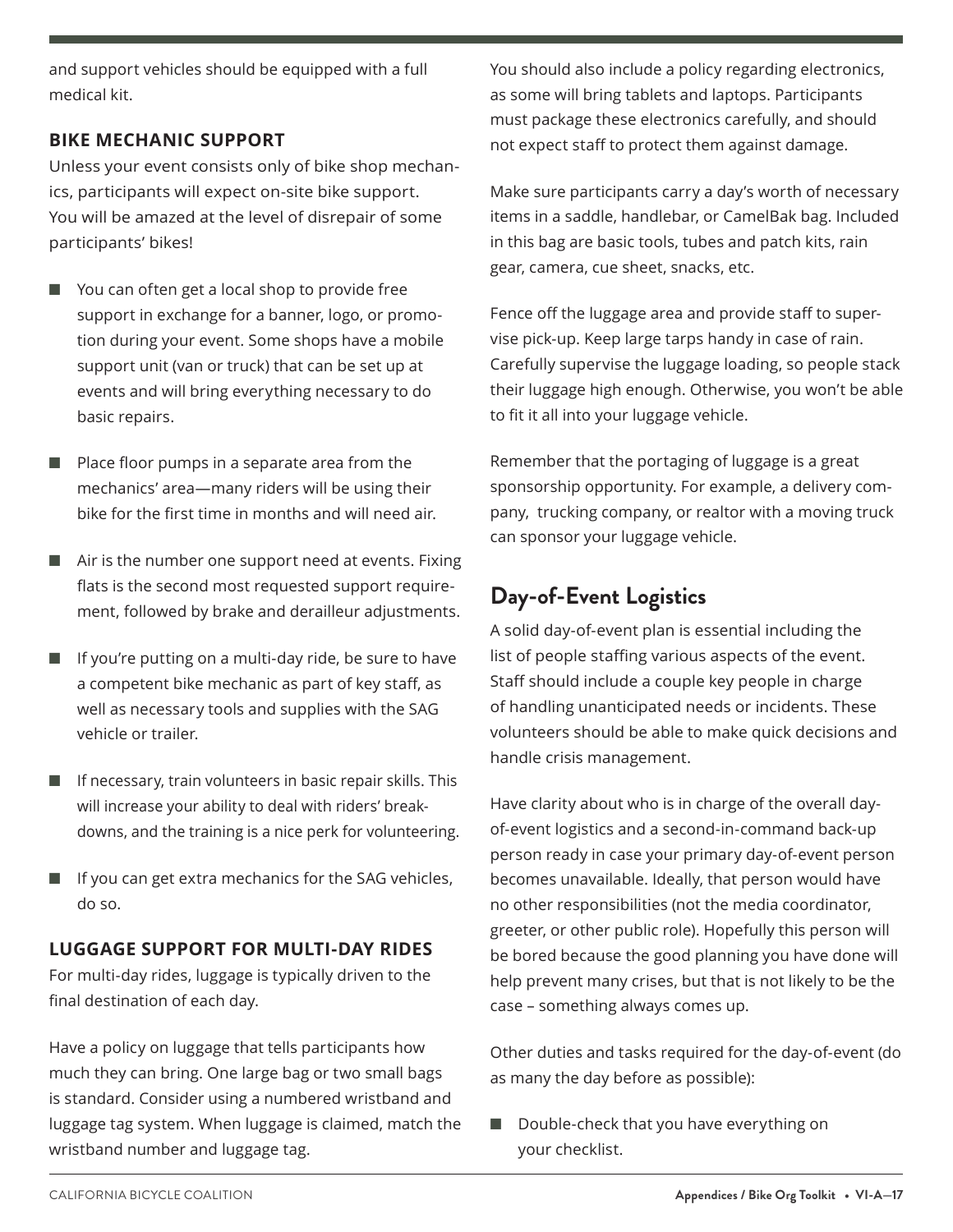- $\blacksquare$  Volunteers and staffers should be on site at least two hours before registration on the day of the event.
- $\Box$  Give your key staffers and volunteers a list of key roles, names, and cell phone numbers. Provide walkie-talkies to key teams, if possible. Be sure they know who to call for various forms of assistance.
- $\blacksquare$  Move tables, chairs, tents, and bike racks to the event start and end areas.
- $\blacksquare$  Set up banners, tables, racks, tents, etc.
- $\blacksquare$  Distribute equipment and materials to all rest stops and SAG wagons.
- $\Box$  Some participants will likely begin showing up as early as one hour before the listed event check in time, so make sure the volunteers and staff who will be handling registration and packets are ready to go.
- $\blacksquare$  Set up your public address system and make frequent announcements regarding ride departure times, safety information, sponsor plugs, thanking participants, and helping build excitement, etc.

#### **ACTIVITIES AND MEALS AFTER THE RIDE**

As with all aspects of event planning, meals should be planned as far in advance as possible. Here are some tips for making sure your participants are adequately fed:

- $\blacksquare$  Be sure to add the cost of meals into event fees. Food can account for a large portion of your expenses.
- $\blacksquare$  If you're running a multi-day event, you can either bring meals along or have meals waiting when your participants arrive at each destination. For large numbers of riders, this can be very daunting because you will need a way to keep meals cold and to cook them.
- $\blacksquare$  There are caterers who will host a day, or even travel with you on a longer trip and set up all of the meals and snacks. If you have multiple caterers, you should make sure the menus vary from day to day, and that you communicate riders' dietary needs and cyclists appetite expectations to each caterer.
- If you have a local service club, such as Kiwanis or Rotary, hosting your ride, be aware that your participants may be eating spaghetti multiple days in a row. You must manage this by either asking the cooks to alter the menu (being sensitive to their timeline and costs), or communicate this clearly to your participants.
- $\Box$  One option for multi-day rides is to find a local restaurant and make reservations as far in advance as possible. This reduces the amount of food that you need to take with you, and puts the burden of the cost of meals on the participants.
- Cyclists eat a lot of food, so you must convey this to whoever is coordinating food. A well-fed cyclist is a happy cyclist. Running out of fuel will leave a bad taste in a participant's mouth.
- For events that provide meals, be sure to have some food options that take into account a wide range of dietary preferences and needs. Vegetarian and vegan are the top two dietary requests. If you are leading a multi-day ride, be sure to ask on the registration form about any dietary restrictions, including diabetes, food allergies, or special needs.
- Contact and work closely with your state Health Department. They have rules that must be followed for food safety, such as hand washing stations, no off-site cooking, gloves for meal preparation, etc. Take food safety very seriously. One bad incident will cause years of problems.

### **Safety**

#### **BICYCLE SAFETY RULES & EDUCATION AND HELMET USE**

Rides often include people who haven't ridden before, which is inherently more risky and requires a greater attention to safety. Clear bike safety guidelines posted at registration and included with pre-ride materials are essential. A safety patrol will also help keep people in line.

It is common practice for helmets to be required at fundraising rides because of liability issues and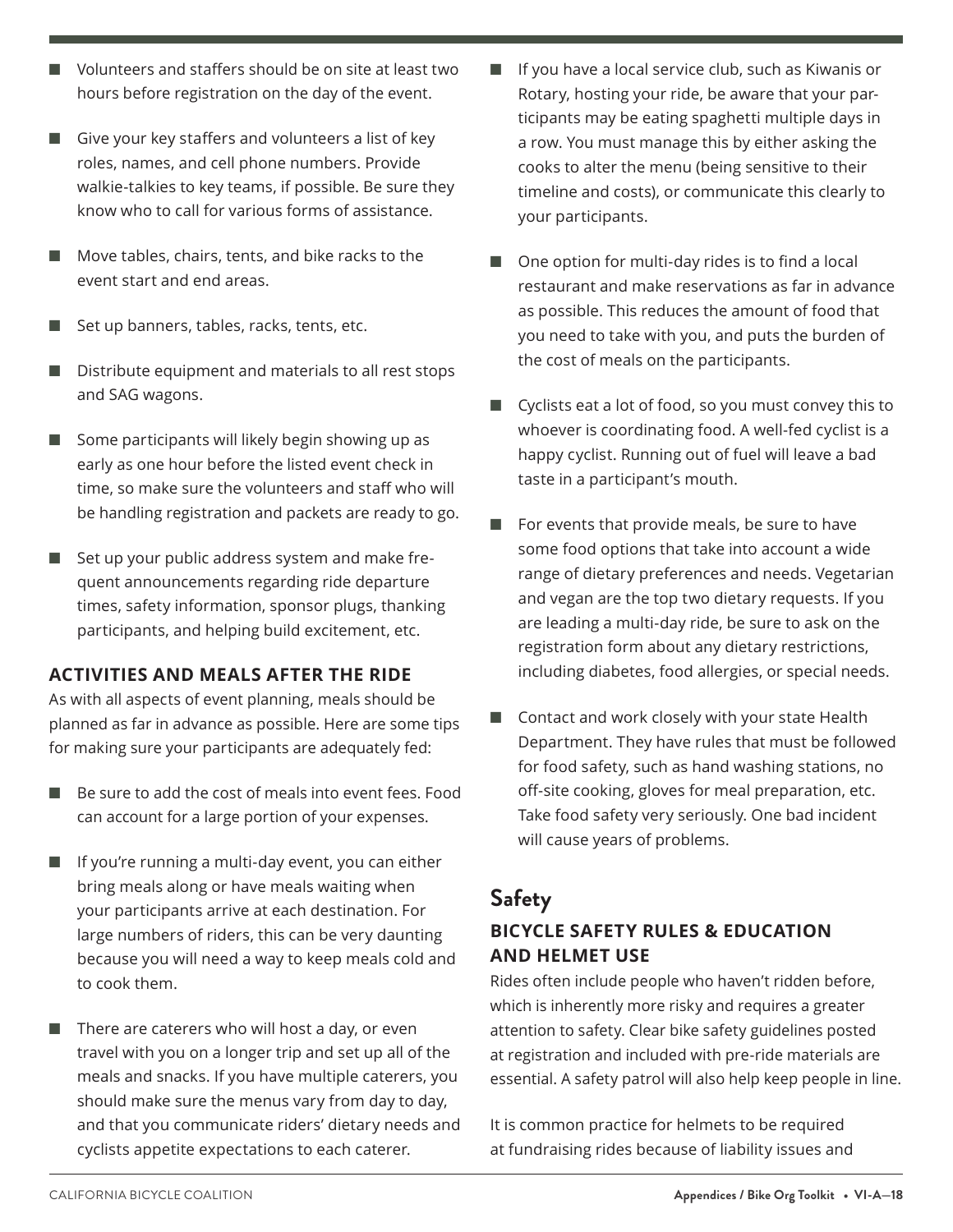insurance requirements. Make sure to state clearly that the safety rules you communicate apply to everyone and that anyone who will not adhere to these basic rules can be removed from the fundraising ride. You should include language in your Waiver/Release forms that states that safe riding and helmet use during the event are mandatory. After all, everyone wants to have fun, and a trip to the hospital are not how participants want to spend their day.

#### **RIDERS' MEETINGS**

Getting as many participants as possible together before the start of an event helps ensure everyone is reminded of safety considerations and updates. If possible, "preview" or review the route and features, road conditions, safety hazards, etc.. Provide extra cue sheets and maps and have volunteer cyclists or safety patrol leaders brief participants.

For multi-day rides, meetings should be held each evening ahead of the next day's ride or at breakfast. Include starting and ending locations, food options, attractions along the route, construction or obstacles along the route, weather predictions, overnight accommodations information, etc.

### **Accommodations and Restaurants**

Even for single-day events, you should have some lodging and campground recommendations fort

participants to stay the night before, the night after, or both. Work with your local tourism agency to identify hospitality partners and explore possible discounts. Development a list you can share with registrations and on your website. Having a list and a short description of local restaurants is also super helpful for participants. Feel free to note and prioritize sponsors so participants can patronize businesses that support your fundraising ride.

One downside of multiday events is the significant additional logistics to deal with regarding lodging g and meals. Here are some tips for making sure your participants can enjoy multiday events that include camping or hotels:

- Make plans as far in advance as possible. Campgrounds and lodging along bike paths are often reserved months or years in advance. Restaurants likely also have limited space. Be sure you don't just show up and expect they can serve or host you easily (or at all!)
- You can often get group discounts at hotels and camping sites when you plan well in advance.
- Most riders don't want to rough it when camping. Make sure there are adequate shower and restroom facilities. If there aren't, note this clearly on the registration materials.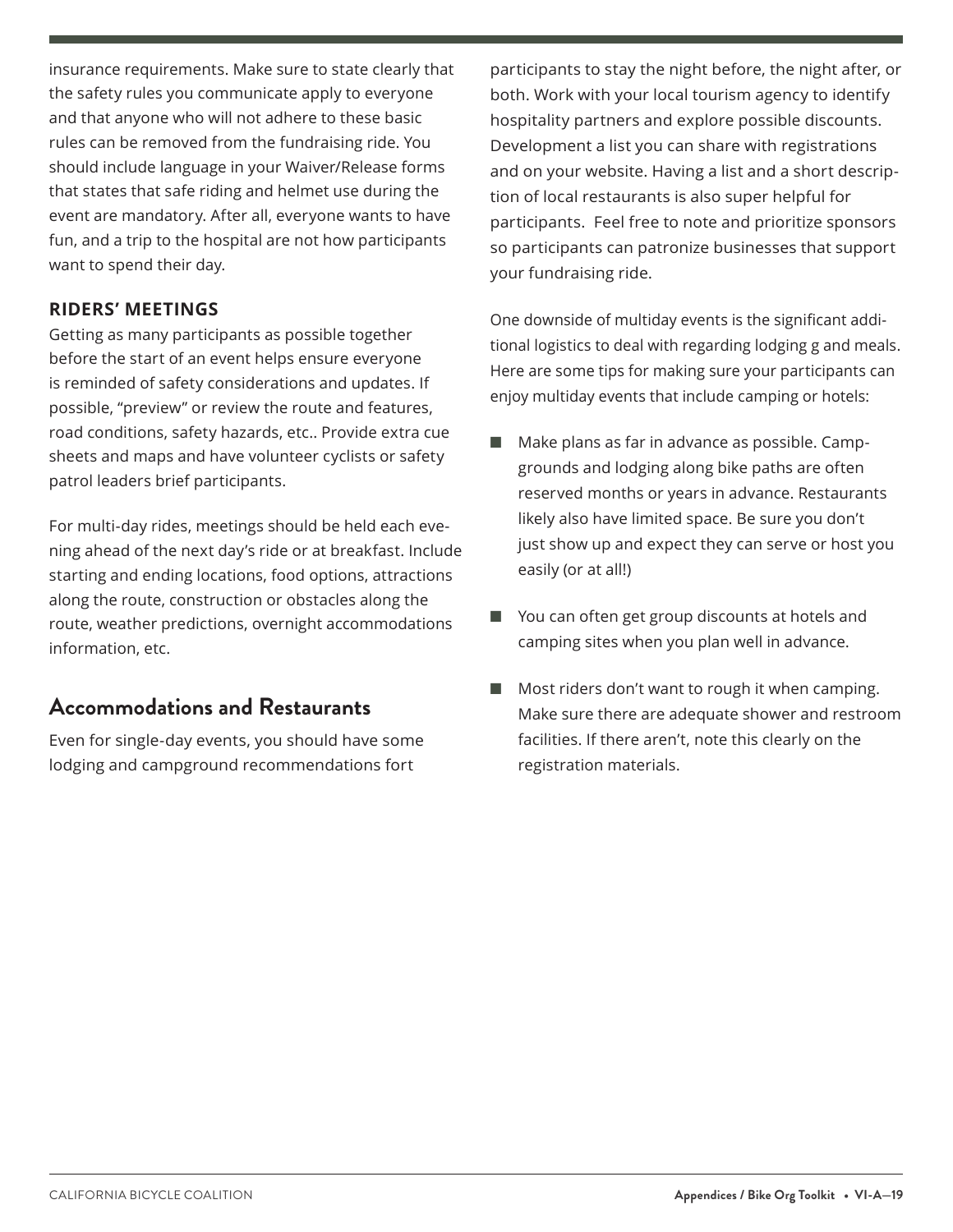# Chapter 5:Promoting Your Event

# **Who Are Your Target Groups?**

Who will attend your fundraising ride? What skill levels are needed to participate? Who will your ride appeal to, and do you have enough people who will want to participate in your area to make it worthwhile? Here are some things to consider when determining your target group:

Determine if your ride is narrowly focused. For example, a 100-mile ride is not for many weekend cyclists. Is your target group large enough to make this event worthwhile?

The widest possible group includes everyone with a bicycle. A ride that offers multiple length options—from weekend warriors (5–15 miles), to moderate cyclists (25–35 miles), to hardcore cyclists (50 miles and up) can draw from a larger particpant pool.

Structure your low mileage rides to have the least number of hills, the lightest traffic, the most straightforward route, etc.

Although more experienced cyclists can handle varied terrain and more complex traffic patterns, try to keep the route simple enough that providing assistance to participants on longer rides is not hampered by large expanses of wilderness, difficult terrain, etc.

# **Finding Lists of Prospective Participants**

How do you reach potential participants who don't already know about your organization? You can obtain lists of local cyclists by trading mailing lists with bike shops, local cycling groups, and with groups like the League of American Bicyclists (www.bikeleague.org) and Adventure Cycling Association (www.adventurecycling.org).

Be sure to keep all registration information for next year so you can send a registration flyer to encourage participants to ride again. Collect an e-mail address on your registration form and e-mail participants the following year to notify them of the upcoming event. Encourage

your members and supporters to send an e-invite to friends by creating a template for them.

# **Stand Out for What is Special**

What are some of the ways your ride is special? What do you like and what is different? What sets it apart from all other the competing events? These can become key selling points for your event.

- $\blacksquare$  What are the unique attributes and conditions of your ride that people will appreciate?
- $\blacksquare$  Does your ride connect to and support other causes to help the community?
- $\blacksquare$  Is your route thematic? Will riders visit quaint villages along a canal or river? Will participants get a taste of local wines and cheeses?
- $\blacksquare$  What else makes your ride unique? Does it cross some cool bridges in your county? Does it traverse the steepest hills? Does it offer three lengths of rides for all levels of riders?

# **Outreach to Attract Participants ASSIGN A MEDIA AND**

# **OUTREACH COORDINATOR**

One of the jobs necessary for your event is the Media or Outreach Coordinator. This person is responsible for all communications with the media and should write or approve any press releases. How do you get the word out prior to your event? Where do questions from participants get funneled prior to the event? What about day-of-event communications?

Here are some tips:

 $\blacksquare$  Advertise as a public service announcement on local radio stations.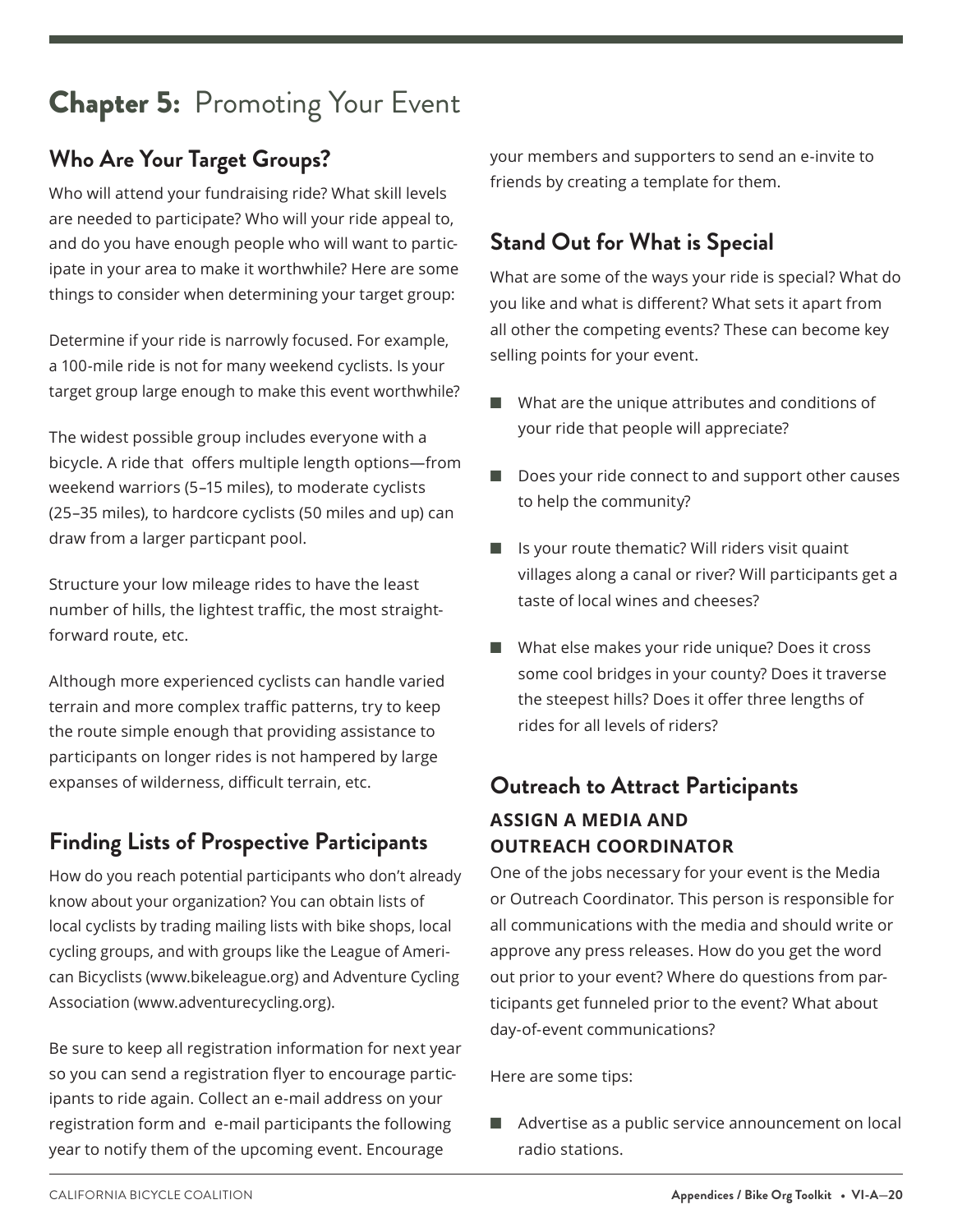- $\blacksquare$  Ask local media for in-kind support in exchange for sponsor recognition at your event.
- $\blacksquare$  Advertise in local club newsletters and ask them to post about your ride on their social media channels.
- $\blacksquare$  Ask all local, regional, and state partners an media (websites, blogs, magazines, etc.) to help spread the word of your event.
- Provide information to your Chamber of Commerce and local, regional, and state tourism bureaus.
- $\blacksquare$  Create banner ads to put on club websites and your website.
- Create a special e-mail address to handle all incoming requests and registrations for your event.
- $\blacksquare$  Develop promotional materials and make them downloadable on your website for others to use.
- $\blacksquare$  Create a web icon and request that your sponsors and partners place it on their site with a link to your site.
- $\blacksquare$  Post information on sites that sell bikes and equipment as well as those that promote sporting events and tourism.
- $\blacksquare$  Be sure to send press releases to all media outlets, including print, radio, and television. This serves two purposes: It alerts media that there will be lots of cyclists on the road, and it provides an excellent human interest story.
- $\blacksquare$  Participate with an information table at events, festivals, and farmers markets before your ride.
- $\blacksquare$  Encourage your supporters, staff, board members, and volunteers to add a tag line to their e-mail signatures that gives a quick one-sentence plug and link for your event.
- $\blacksquare$  Have a contact standing by to handle last-minute calls from the media.

 $\blacksquare$  Take advantage of opportunities to participate in local or regional radio and television shows.

There are also talk shows where you can bring one or more people involved with the event. Some are taped in advance, while others air live. Make sure your guests are comfortable with the format.

#### **FLYERS, POSTERS**

A picture is worth a thousand words, and a good event poster can be worth a thousand participants. Here are some tips for getting your event flyers and posters seen:

- Flyers generally come in two sizes—8  $\frac{1}{2}$  x 11" and 11 x 17". This makes printing them at a local copy center easy and affordable
- Post flyers everywhere: libraries, bike shops, sporting goods stores, grocery stores, community bulletin boards, and any public meeting space that allows it. Ask volunteers to check these often to make sure they are still posted and not covered over.
- $\blacksquare$  Create flyers that have tear-off slips with the vital event info printed on them so people can take the contact information with them.
- $\blacksquare$  Send your poster or flyer electronically to your media contacts and mailing lists, and make it available on your website's event and media pages.

You can often get a local artist or graphic designer to create event artwork pro-bono in exchange for recognition. Local art schools are a good place to find student artists, some of whom may need to do a community project. Some organizations decide to host poster/t-shirt design contests as a way to get a creative design and create some excitement around the event beforehand.

A good t-shirt or poster design can go a long way toward helping to promote your event. If you give t-shirts that are a good fit with a nice design, people will wear them all year, creating year-round promotion. And an attractive design by a local artist could earn your poster a spot framed on locals' walls. What better way to promote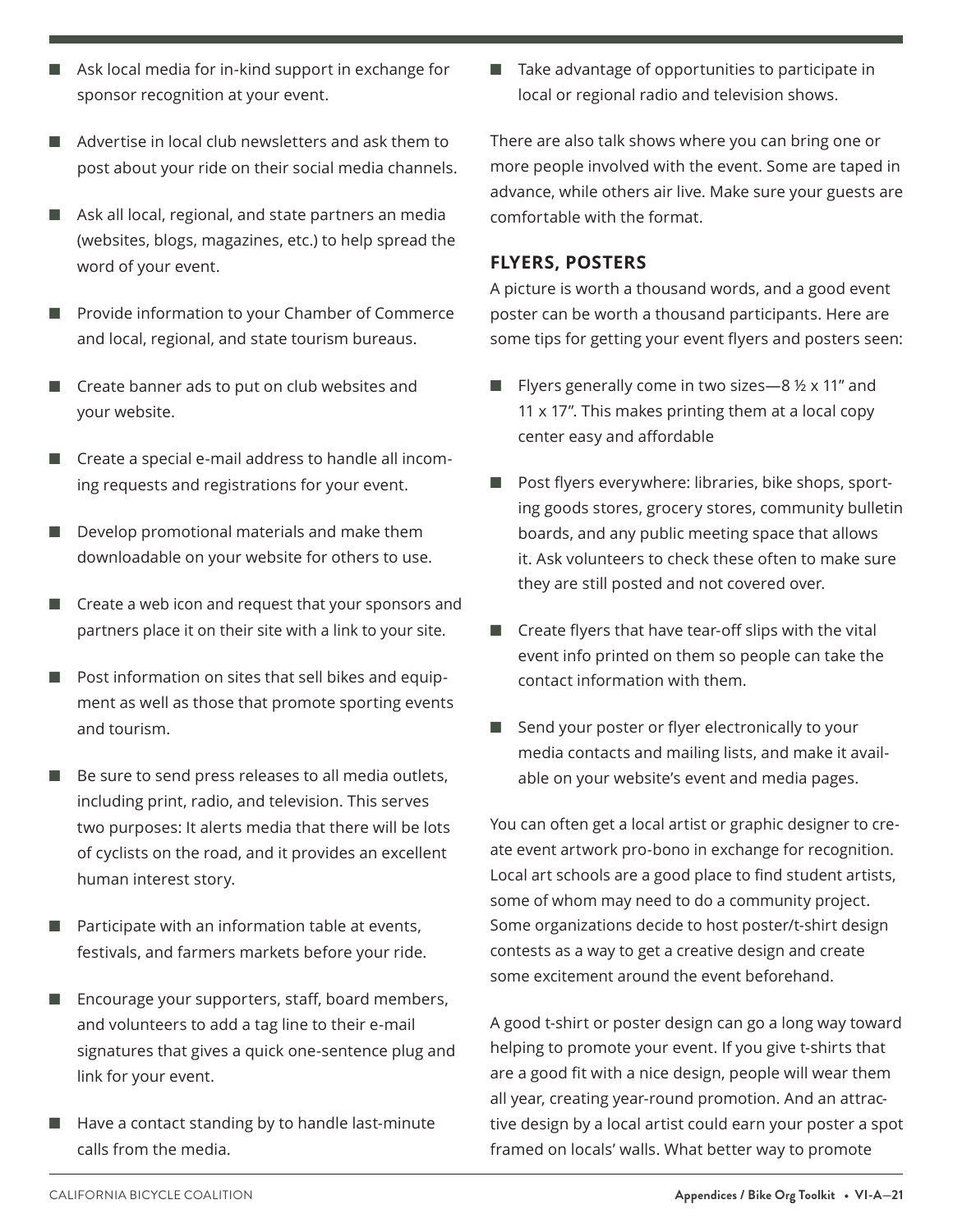your event than to have it branded in living rooms and t-shirts throughout the year?

#### **SOCIAL MEDIA**

Advertising and organic marketing on social media is critical to getting the word out to your intended audience. These tips will help you take advantage of thousands of people who will market your ride for you if you engage properly.

- $\blacksquare$  Identify the social media channel or channels that best fits your target audience. Before your first post, understand which channels you'll be using. It's better to engage with the audience on one channel well than to engage poorly on several channels.
- $\Box$  Develop images and slogans early on so that you can maintain a consistent and familiar presentation throughout the marketing period.
- $\blacksquare$  Create a hashtag for your event so that people can reference it in their own posts. That same hashtag will be used on the day of the event by riders who will post their pictures to share their experience with their friends. #ourgreatbikeride #photooftheday #fit #happy
- $\blacksquare$  Post steadily. Set a schedule. Use one of many tools that will schedule and driver social media posts for you.
- $\blacksquare$  Consider advertising to amplify your message.

#### **EARNED MEDIA, PRESS RELEASES, ETC.**

Press Releases are still a great way to get your event in the media. To attract and retain the media's attention, here are some tips:

- Limit your press release to one page.
- n Include the who, what, when, why, and where.
- $\blacksquare$  Make it interesting and unique. Consider telling a story of a participant-to-be or origin story for the founding of your event.
- $\blacksquare$  Include contact, website, phone, and e-mail information.
- Draft the press release as if it is an article, as some outlets will simply cut and paste.
- $\blacksquare$  Visuals are crucial, so be sure to include photos and/ or graphics if you can.
- $\blacksquare$  Follow up with your media contacts to make sure they received your press release.
- $\blacksquare$  Send your press release to a variety of departments at the media outlet, including community events, sports, health, local news, etc.

#### **Media at the Event**

Invite the media to attend your event. Let them know the best time to show up, such as the start time, the arrival of dignitaries, etc. Provide a fact sheet with key info about the ride and background information about your organization.

Having the media at your event won't attract any more participants on the day of the event, but it can help to cement your event in the community's mind as something to do next year. Media coverage can also fortify support for your organization, and create more satisfaction among your sponsors.

- $\blacksquare$  Appoint a point-person for media on the day of the event. Make sure that all media questions are directed to this person.
- $\blacksquare$  You can invite local dignitaries to speak at your event, too. This will often generate more interest with the media.
- Prepare for photo opportunities and sound bites. If you can get a local celebrity to participate, use it as another touch point with the media and inform them ahead of time.
- n In the event of a serious problem, you should develop a standard message that can be delivered to the media.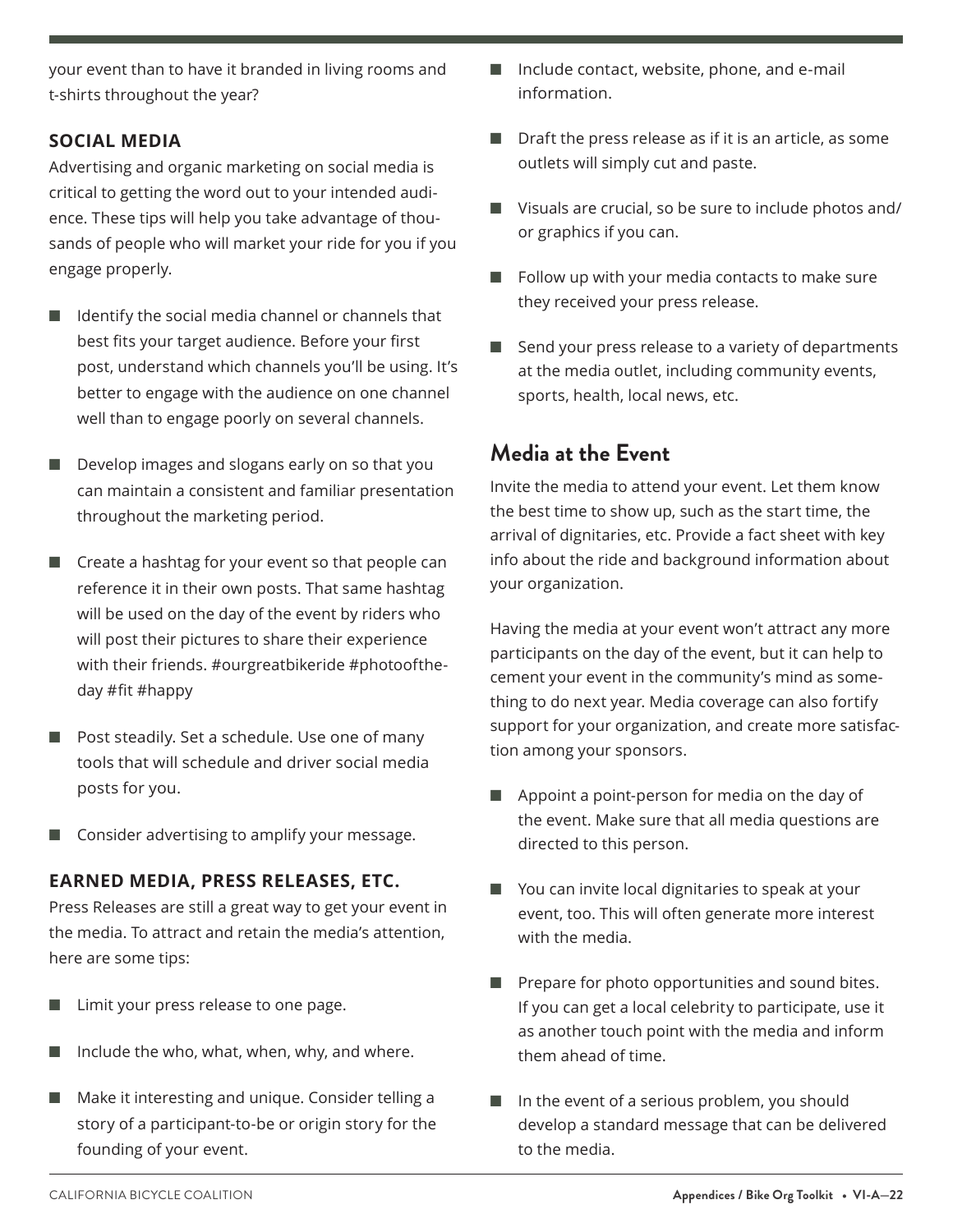$\blacksquare$  Be sure to have a single source for the media in emergencies. Also, be sure to advise staff to refer media inquiries to this designated contact, in the event of an emergency.

#### **PHOTOGRAPHY**

Many professional photography services will shoot your event for free because they can sell the pictures to the participants. They typically send a link to the digital images with a "watermark" so participants have the ability to preview and shop photos before buying them. You might be able to arrange a deal with the photographer to get a portion of photograph sales. Also, make sure to ask the photographer for the rights to use their photos in future promotion for the event. In addition, have at least one volunteer assigned to taking photos.

While nearly everyone's cell phone is pretty advanced, it is still a good idea to have an extra digital camera or two handy and in the hands of your key supporters, volunteers, and staff. These can be used for promotional materials for next year's event, and also to stroke the egos of volunteers and board members who would like a souvenir of all of their hard work. Some organizations take advantage of photo-sharing apps such as Google Photos or flickr.com to share photos with volunteers and participants.

# **Looking Ahead**

#### **SWAG**

Many fundraising rides offer some sort of souvenir or give-away to all participants, or to those who register by the early deadline. Think of items that keep promoting your event for year. Many events produce t-shirts, jerseys, or sweatshirts with the event name, logo, slogan and key sponsors.

If the apparel is a good fit, a good color with an attractive design, you can count on participants putting it into their wardrobe rotation. The benefit for you: free year-round promotion! This can also be promoted as a sponsor benefit if you include sponsor logos on the item.

Other items that can help get your organization or event's name out there are water bottles, bags, and anything that is actually useful to participants. Besides helping to attract people to register early and making them feel like they are getting something for their money, you can also count this investment toward promotion for next year's event.

#### **MAKING POLITICAL CONNECTIONS**

Large public events are great opportunities to engage local elected officials in your organization. What politician can resist a big crowd? Many events request a letter from the mayor, governor, or appropriate area leaders welcoming participants to the event.

Send a VIP invitation to local elected officials and consider inviting key local officials to address the participants with a send-off speech to start the ride. Engaging local officials helps remind them of your cause and how many people in the community support it.

But do limit invitations to just a few leaders and ask them to keep speeches to a minute or two. Participants appreciate words of encouragement but will be anxious to get going and lose patience if there is too much talking at the start.

#### **COMMUNITY GOOD WILL, TOO!**

Your fundraising ride is also a great time to get your organization's name out to the community in a positive way. Think about how you might engage local community groups with your event. Here are a few ideas:

- $\blacksquare$  Invite community groups to organize a rest stop and allow them to promote their cause in exchange for their volunteer time.
- $\Box$  Coordinate rest stops near local businesses that cyclists might be interested in. The local businesses will be pleased when the ride helps draw new customers into their store.
- $\blacksquare$  Find a local teacher who is willing to engage his or her class in community service such as painting "Share the Road" and "Look out for Cyclists" signs you can post along your route. Make sure to acknowledge the class at the event and send them a nice thank you.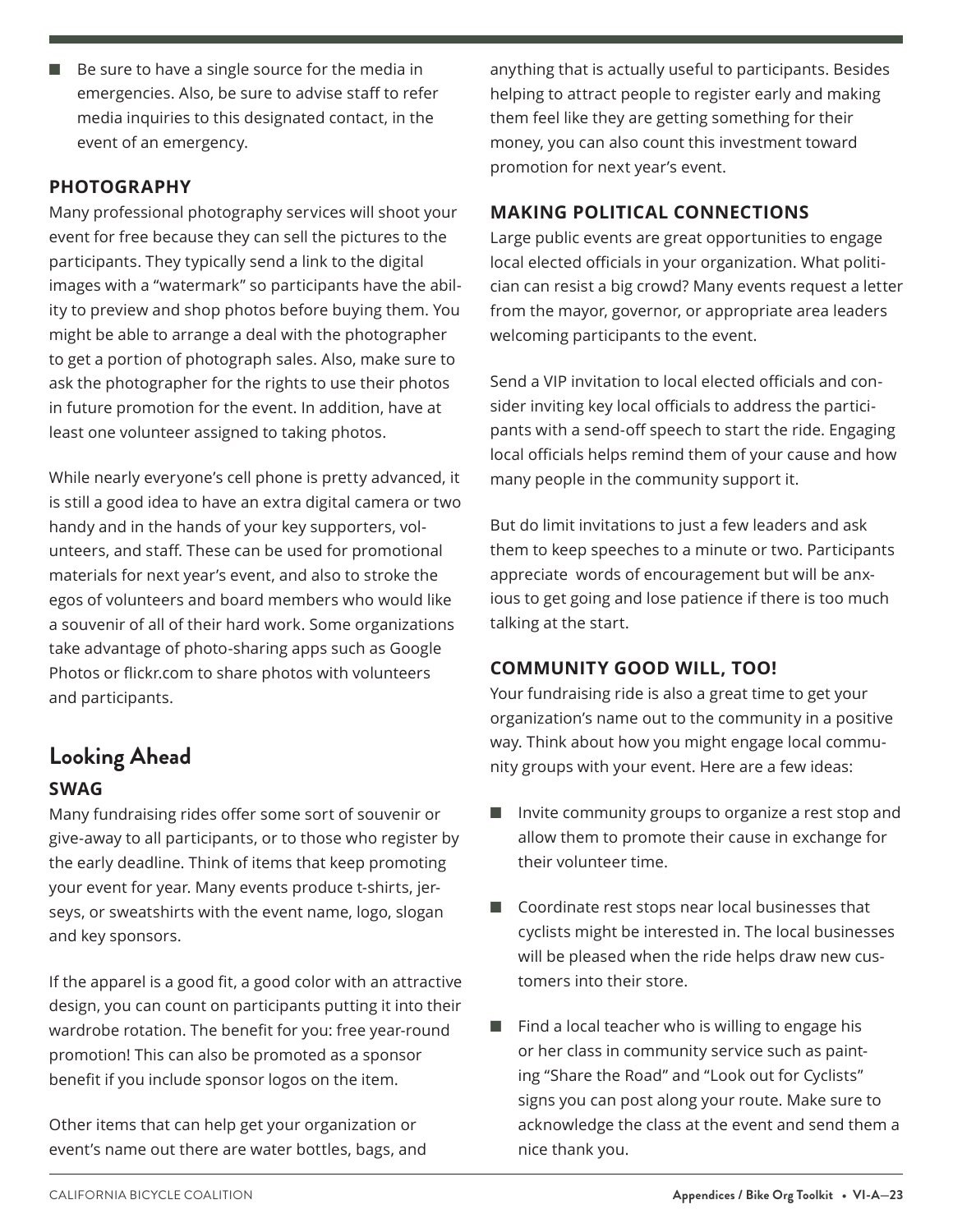$\Box$  Can you find a sponsor to pay for helmets you can give away at your event to people in the community? Then you can promote the giveaway.

If you can think of ways to give back to the community with your fundraising ride and support other local community groups at the same time, you are sure to foster lasting good will. Make sure to thank all your partners in the community and recognize them at the event if possible.

You might also consider getting a sponsor to donate pizza for a volunteer appreciation night where you can give your volunteers and supporters a wrap-up of the event and thank those involved. This sort of appreciation goes a long way to ensuring your volunteers and community partners will return to help again for next year's event.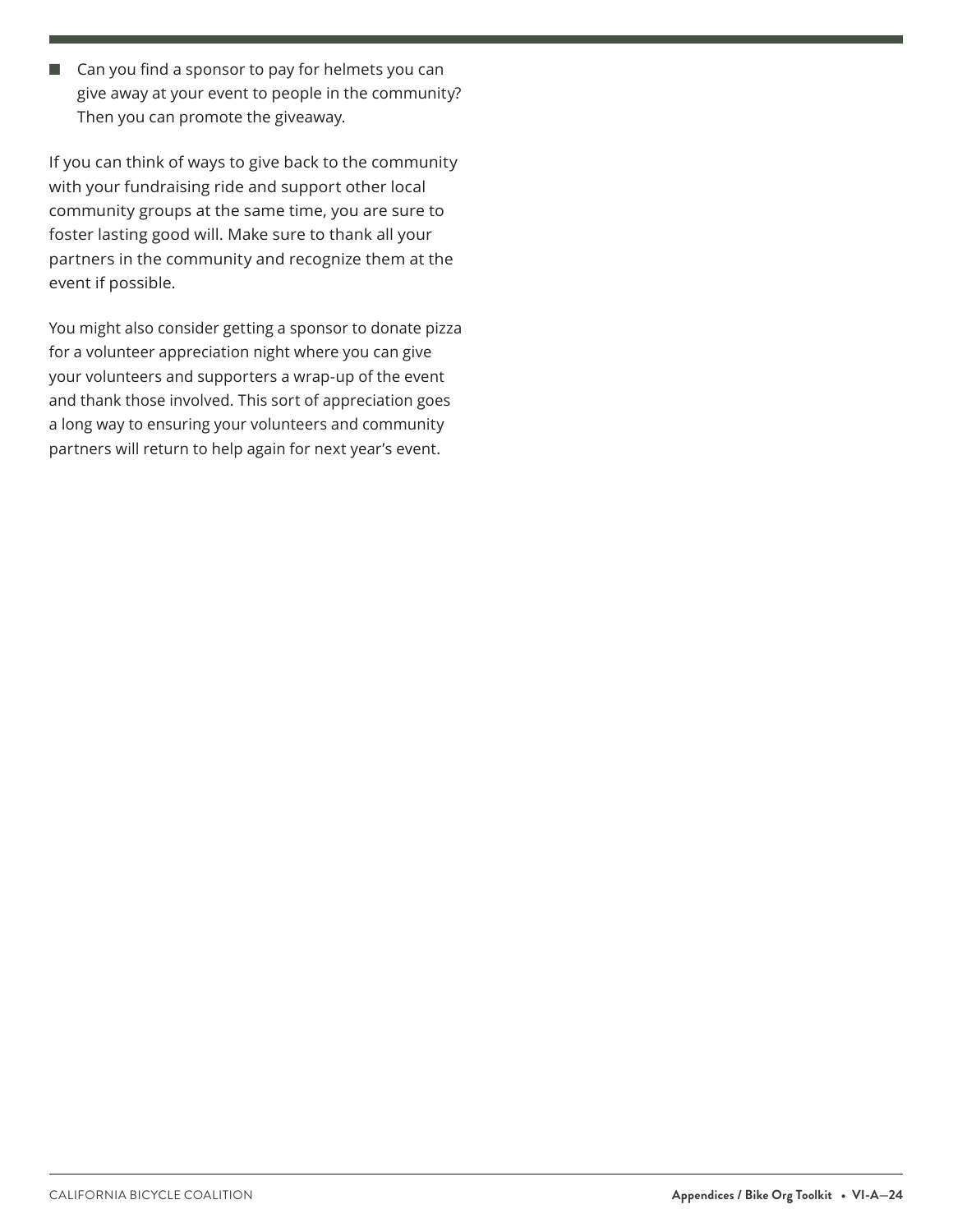# Chapter 6:After Your Event

### **Post Ride Surveys**

So your event is over. Congratulations! Now it's time to get some feedback from your participants, volunteers and staff so that you can make next year's ride even better. Here are some tips for getting those surveys filled out and back in a timely manner:

#### **PARTICIPANT SURVEYS**

- $\blacksquare$  Post-event surveys for the riders should be short and take no more than five minutes to fill out.
- **n** Announce on your public address system that you're collecting surveys as riders return.
- $\blacksquare$  Include them in the goodie bag so they can be mailed later if participants do not want to fill them out on the spot. Be sure to include your mailing address.
- $\blacksquare$  You can offer an extra prize (drawing) or goodie for each survey that is returned.

#### **STAFF AND VOLUNTEER SURVEYS**

Staff and volunteers will view the event from different perspectives than the riders. Their surveys should include questions about what they heard and learned from the riders, as well as questions about the logistics of the event. Get their input about what might be done differently to make things run more smoothly the next time, both for the riders and for themselves. Be sure to ask them, "Will you be willing to volunteer again next year?"

#### **SURVEY RESULTS**

Have your staff or a volunteer compile the survey results. Do this as soon as reasonably possible after the event. Most organizations compile the results in a simple spreadsheet or text document, with sections for tallied numerical rankings and selections of informative comments.

#### **REVIEW, ANALYSIS, AND ADJUSTMENT**

Gather your key staffers and volunteers to review the survey results. It is important to remember that the review meeting should remain neutral. If there were problems with specific individuals during the event, the survey review meeting is not the place to air them or work them out. That should be done privately.

Use the meeting to gather suggestions for improvements for next year's event. Keep a list of suggestions in a file that can be revisited when you begin planning the next event. Compile the suggestions and prepare a short report for your board detailing the things that went smoothly, and those that did not.

Your survey results can be a gold mine of information as well as a source of potential new volunteers. If you come across any comments in which a participant has had a particularly unpleasant experience, see if there is a way to contact them. Acknowledging that there may have been a problem and listening to their comments will help to keep that participant from discouraging others from participating in the future. If you find comments from participants indicating that this was one of the best experiences they've had, ask them if they would like to help with the planning and execution of next year's event.

Finally, do make changes based on the suggestions you receive from your participants, staff, and volunteers. Each fundraising ride is unique. While the logistics outlined in this Guide may be transferable among different events, there is no way to incorporate all of the local variables, personalities, and unforeseen challenges that you will encounter during the planning, execution, and wrap-up of your event.

### **Post-Event Report**

After you have finished counting all your receipts, downloaded or developed your photos, and have a minute to breathe, write a post-event report. Even though you are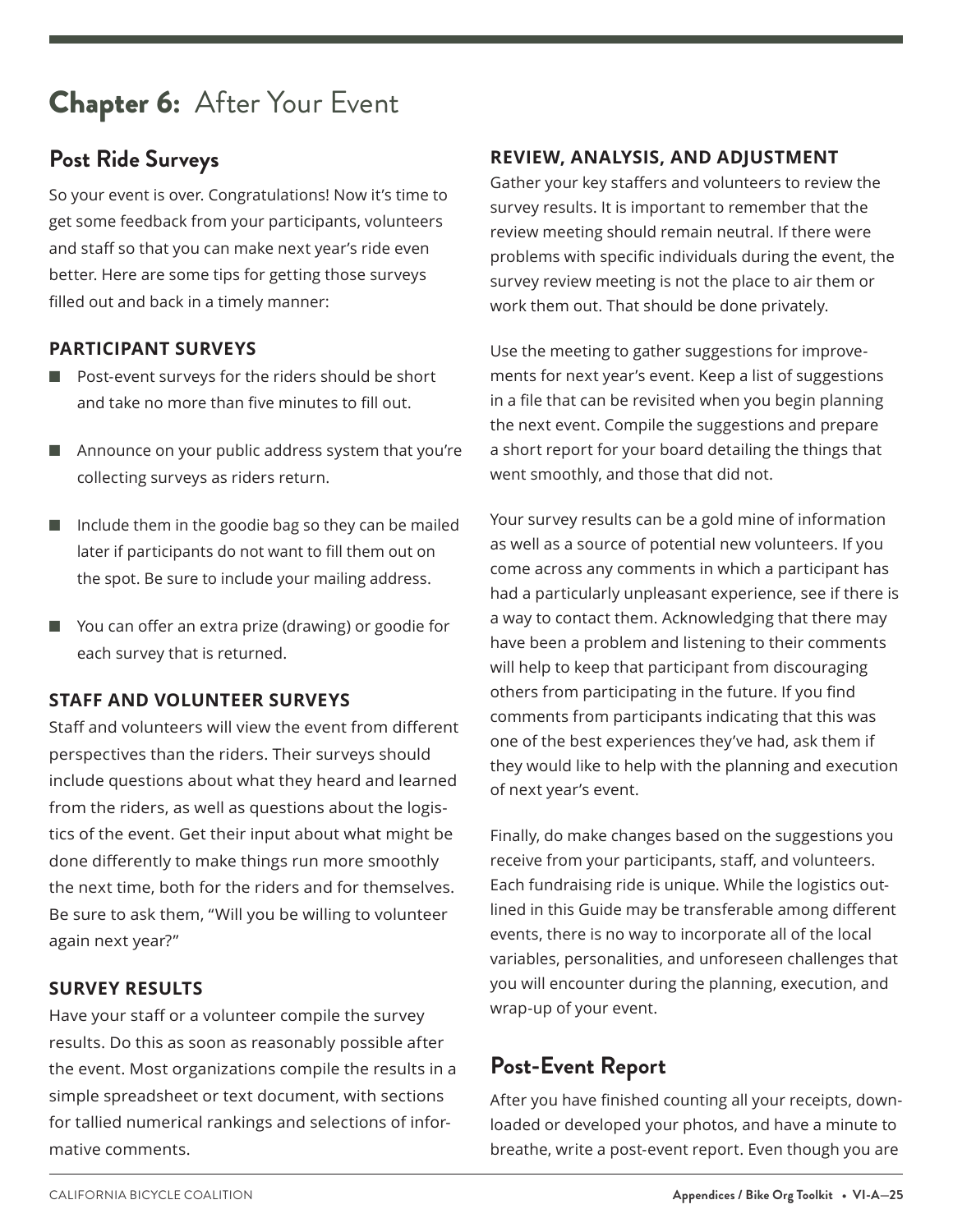likely exhausted, it is vital to post a post-event report to your website as soon as possible. The purpose of the post-event report is to wrap up communications with your partners, volunteers, and participants and share the highlights and accomplishments from the ride.

The report brings closure to the cycle of the event for all involved. It can also be a chance to thank your sponsors again and to brag about how much money you raised, what a great turnout you had, or the fantastic weather and most memorable moments from the event.

This task can be as simple as a letter and a few photos posted to your webpage, an article in your organization's e-newsletter, or a special email sent to everyone involved with the event. Online photo galleries are also a great way to showcase the highlights of your event.

# **Paid No Shows and Goodie Bags**

Almost without exception, fundraising rides do not offer refunds to participants once the event has taken place. Some events explicitly state on the sign-up materials that participants will not receive a refund if they do not show up. Most rides give offer the option to cancel with a full refund more than one week from the event, and with partial refund with less than one week before.

After the event is over, you'll likely have a couple of boxes of participant packets or goodie bags left over. Keep the bags for a couple of weeks after the event so that these no-show participants can come in and claim their goodies if they please. Don't waste your time contacting each no-show and offering to get their goodies to them. If they really want the goodie bags, they'll get in touch with you.

Once a sufficient amount of time has gone by, you have several options regarding what to do with leftover goodie bags:

- $\blacksquare$  Recycle any paper goods that are time-specific or time sensitive.
- $\Box$  Collect any goodies that are branded for your organization (such as water bottles, t-shirts, etc.) and set

them aside. You can use them for membership premiums in the future, or for next year's event, assuming they do not have year specific markings on them.

Collect any food-type items such as energy bars or performance gels and offer them to your local cycling club. Chances are you'll rapidly get tired of eating energy bars and performance gels as meal substitutes in the office. This stuff doesn't stay fresh forever, so you might as well spread the good cheer to others.

# **Thank Yous**

Congratulations! You did it!!! Focus your exuberance into thanking everyone who made it possible. Send thank yous to your sponsors, key staffers, and volunteers. Be sure to include some of the better photos and testimonials. If you have compiled your survey results quickly enough, including insights or positive take-aways is ideal.

It is important to take the time to hand write personal thank you notes in addition to a printed letter or report. Personalize letters and, if possible, note how each person or organization made a difference. This will build loyalty and greatly improve the chances they will return to help next year. After all, their insights and experience will make them even more valuable to the continued success of the event. And of course, a quick email thank you right after the event is good to do, but handwritten notes will stand out and be remembered.

# **Scheduling Next Year**

After putting on your new fundraising ride for the first time, you will have insights and feedback on how to improve next year. Even though you may want to change a few things, go ahead and schedule next year's event (or at least give a tentative date(s)) before the date of your first event. You want to take full advantage of the good will and endorphins participants will feel after completing the ride, so have a sign up for next year available